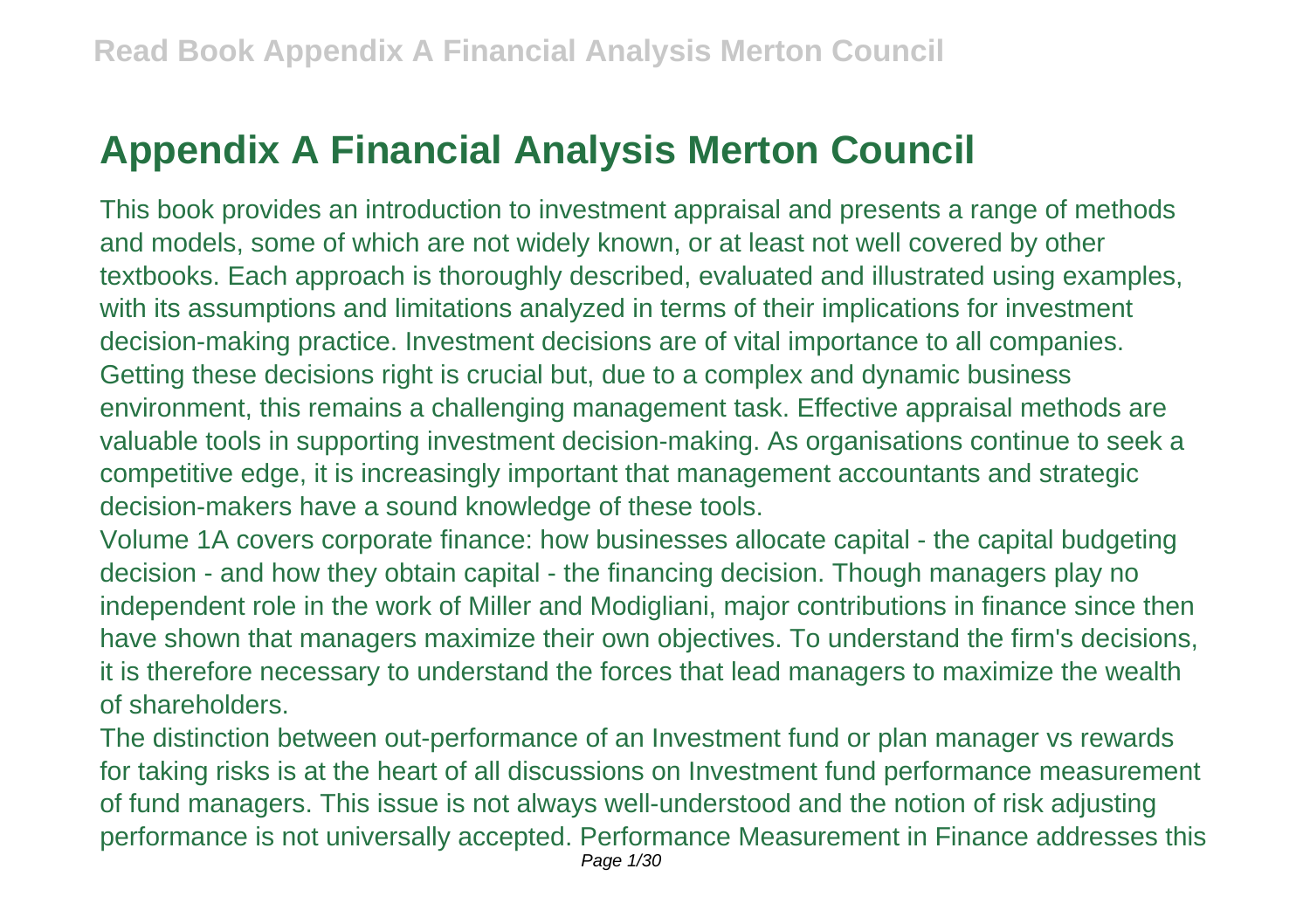central issue. The topics covered include evaluation of investment fund management, evaluation of the investment fund itself, and stock selection performance. The book also surveys and critiques existing methodologies of performance measurement and covers new innovative approaches to performance measurement. The contributors to the text include both academics and practitioners providing comprehensive coverage of the topic areas. Performance Measurement in Finance is all about how to effectively measure financial performance of the fund manager and investment house managers, what measures need to be put in place and technically what works and what doesn't. It covers risk, and what's acceptable and what isn't, how, in short, to manage risk. Includes practical information to enable Investment/Portfolio Managers to understand and evaluate fund managers, the funds themselves, and Investment firms Provides a full overview of the topic as well as in-depth technical analysis

This textbook emphasizes the applications of statistics and probability to finance. It reviews the basics and advanced topics are introduced, including behavioral finance. The book serves as a text in courses, and those in the finance industry can use it for self-study.

This four-volume handbook covers important concepts and tools used in the fields of financial econometrics, mathematics, statistics, and machine learning. Econometric methods have been applied in asset pricing, corporate finance, international finance, options and futures, risk management, and in stress testing for financial institutions. This handbook discusses a variety of econometric methods, including single equation multiple regression, simultaneous equation regression, and panel data analysis, among others. It also covers statistical distributions, such as the binomial and log normal distributions, in light of their applications to portfolio theory and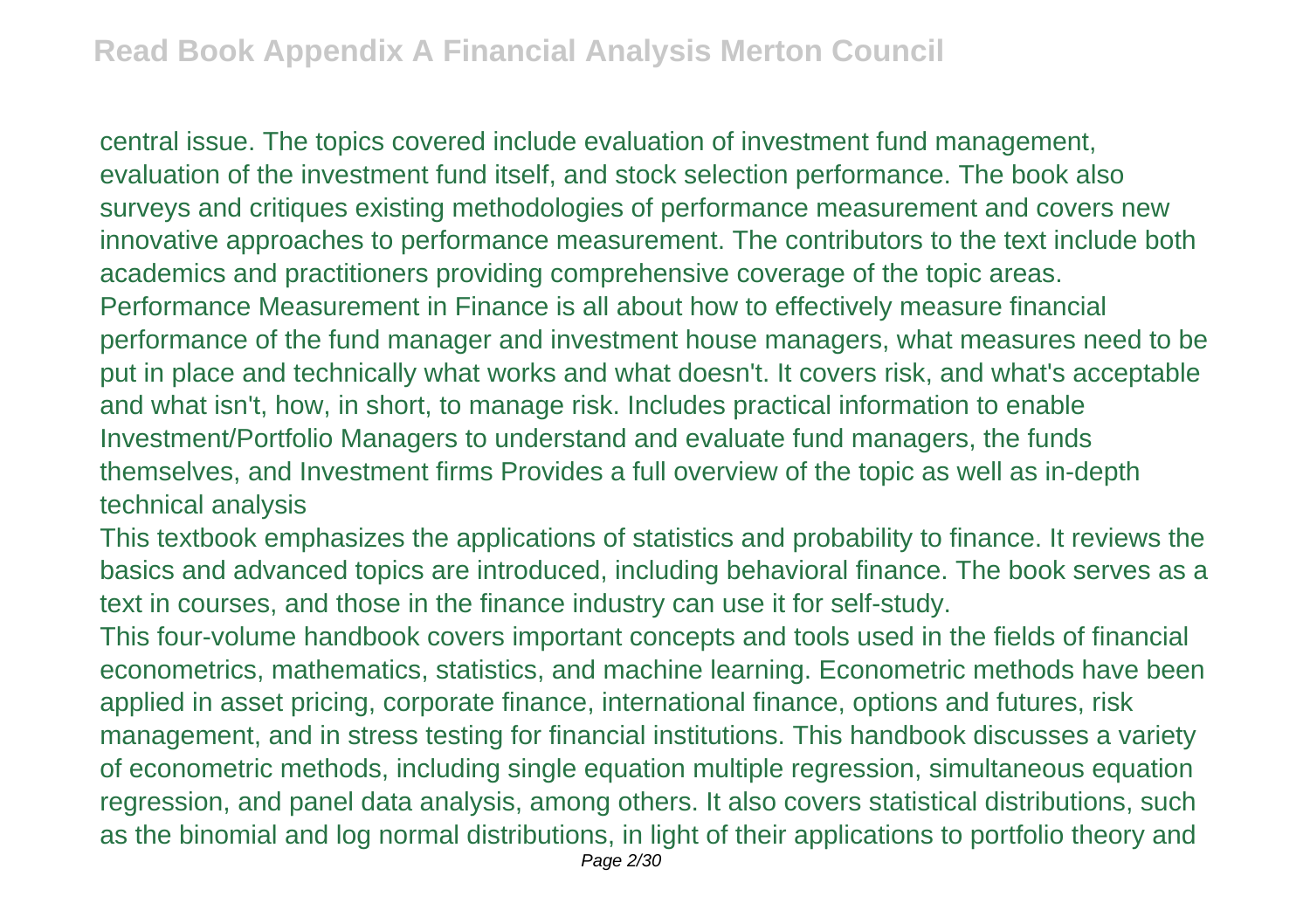asset management in addition to their use in research regarding options and futures contracts.In both theory and methodology, we need to rely upon mathematics, which includes linear algebra, geometry, differential equations, Stochastic differential equation (Ito calculus), optimization, constrained optimization, and others. These forms of mathematics have been used to derive capital market line, security market line (capital asset pricing model), option pricing model, portfolio analysis, and others.In recent times, an increased importance has been given to computer technology in financial research. Different computer languages and programming techniques are important tools for empirical research in finance. Hence, simulation, machine learning, big data, and financial payments are explored in this handbook.Led by Distinguished Professor Cheng Few Lee from Rutgers University, this multivolume work integrates theoretical, methodological, and practical issues based on his years of academic and industry experience.

This is a major new reference work covering all aspects of finance. Coverage includes finance (financial management, security analysis, portfolio management, financial markets and instruments, insurance, real estate, options and futures, international finance) and statistical applications in finance (applications in portfolio analysis, option pricing models and financial research). The project is designed to attract both an academic and professional market. It also has an international approach to ensure its maximum appeal. The Editors' wish is that the readers will find the encyclopedia to be an invaluable resource.

The volumes in this set, originally published between 1970 and 1996, draw together research by leading academics in the area of economic and financial markets, and provide a rigorous examination of related key issues. The volumes examine the stock exchange, capital cities as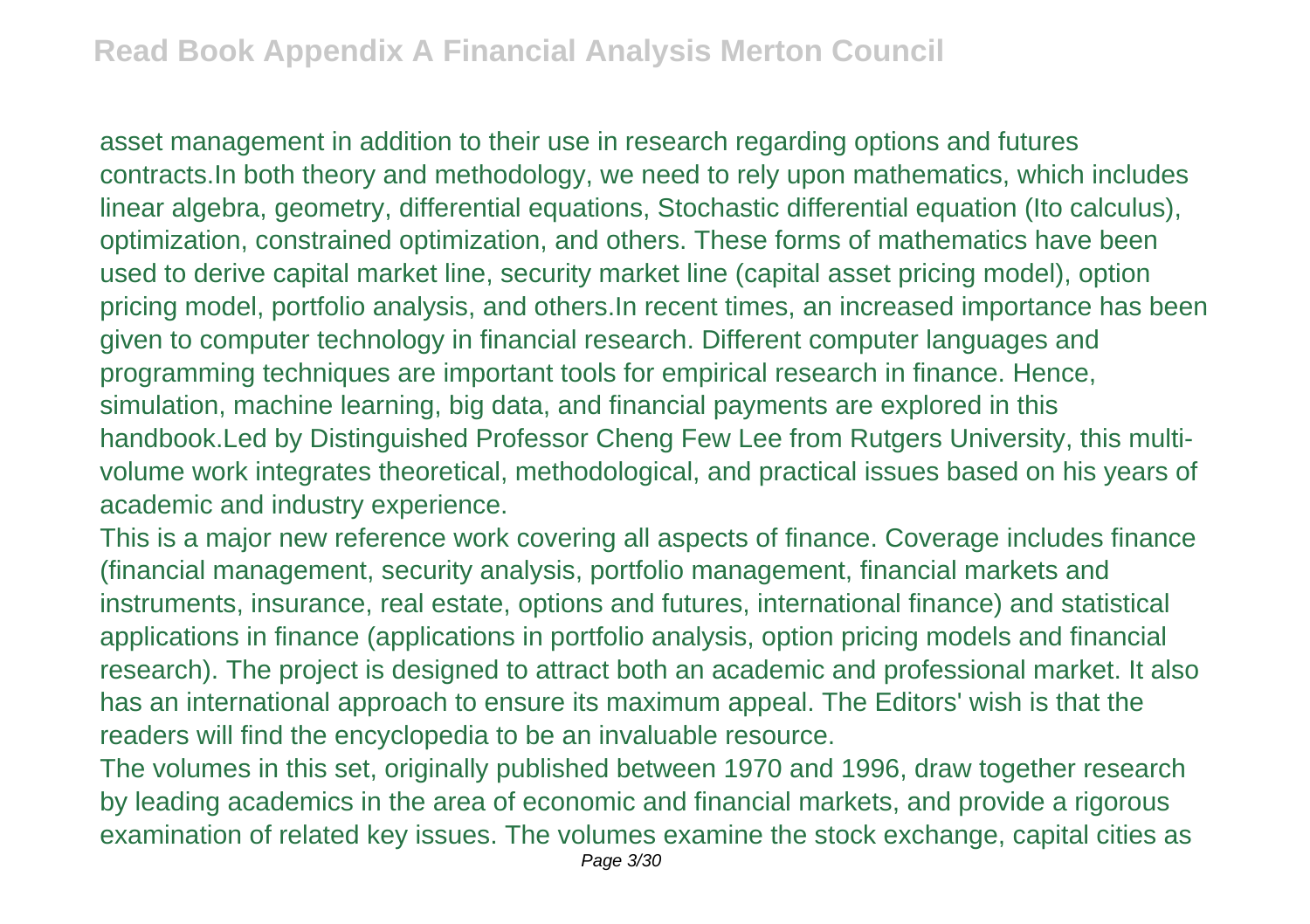financial centres, international capital, the financial system, bond duration, security market indices and artificial intelligence applications on Wall Street, whilst also exploring the general principles and practices of financial markets in various countries. This set will be of particular interest to students of economics and finance respectively.

A rare opportunity to go one-on-one with an industry giant and one of today's most respected financial thinkers, Merton Miller on Derivatives is a refreshingly accessible overview of derivatives, the revolution they have wrought, and the disasters they've supposedly caused. Though routinely assailed by regulators and the media, derivatives are hailed by a celebrated group of practitioners, analysts, and theorists, led most notably by Nobel laureate Merton Miller. Miller is legendary for repeatedly demonstrating-often with humor and always with gracethe value of derivatives in price discovery, managing financial risk, and tailoring a risk-return profile. Here, in this collection of his recent essays, Miller expounds on a number of critical derivatives issues. Is it a problem that some organizations have lost substantial sums on derivatives? Miller's short answer: Some organizations will always find ways to lose money. Nor does he believe that more government regulation is the answer. He notes, for example, that for all the horror stories about derivatives, the world's banks have lost vastly more in bad real estate deals than they'll ever lose on their derivatives portfolios. Merton Miller on Derivatives offers twenty-two provocative chapters. A sampling: "The Recent Derivatives 'Disasters': Assessing the Damage" takes a close look at such debacles as Procter & Gamble, Orange County, and Barings Bank. "Financial Regulation: The Inside Game" uses an apt sports analogy to show how the derivatives regulatory game is really played, as opposed to the way outsiders imagine it is played. "Japanese-American Trade Relations: Can Rambo Beat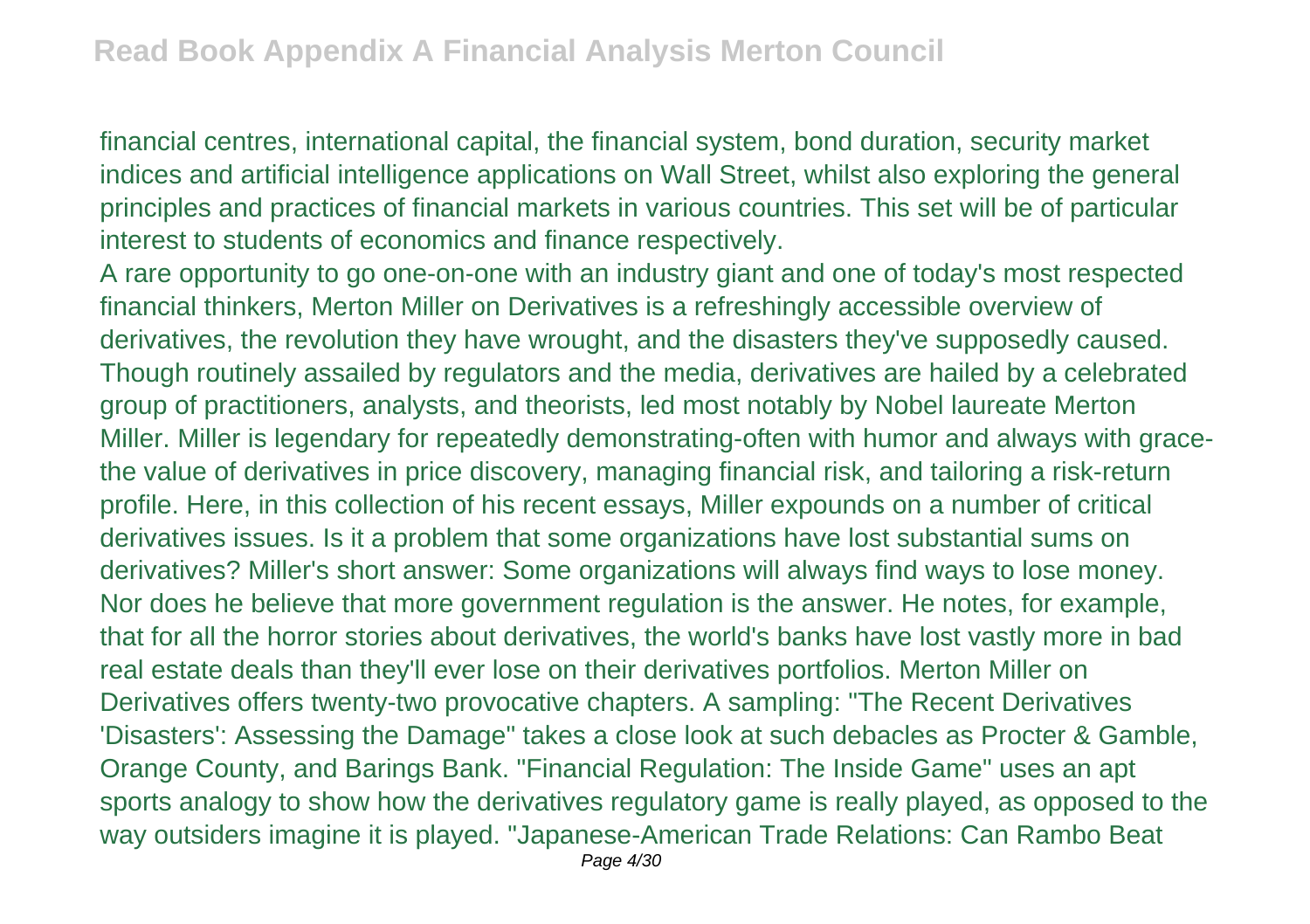Godzilla?" succinctly sums up the nature of Japanese-American trade. And "Risk and Return on Futures Contracts: A Chicago View" highlights the pivotal role derivatives play in hedging risk. There are also penetrating pieces on corporate governance that compare the system existing in the United States and England with the one existing in Germany and Japan. To complete the collection, a section called "Questions I'm Often Asked" features Miller's unique perspective on a wide range of topics, from what's ahead for China to what we've learned from the Crash of 1987. Contrary to widely held perceptions, the so-called "derivatives revolution" has made the world safer, not more dangerous. This explains the phenomenal growth of financial futures. As Miller shows, derivatives enable organizations to deal effectively with risks that have plagued them for decades, even centuries. Praise for merton miller on derivatives "Miller is one of the clearest thinkers of our time. Once again, he provides a simple, insightful, and witty analysis of an important and complex topic. This book is truly fun to read." -Kenneth R. French Beinecke Professor of Management Studies and Finance Yale University School of Management. "Some of us trade markets; others of us observe markets; Merton Miller understands markets. As this volume demonstrates, Professor Miller is unsurpassed at cutting through fluff, misinterpretation, and even obfuscation to get to the heart of highly charged issues." -Charles W. Smithson Managing Director, CIBC Wood Gundy. "Vintage Merton Miller: zesty writing and forcefully communicated ideas, not only on derivatives, but on a wide range of topics in financial markets. This is no ponderous academic tome, but rather a series of entertaining, yet devastatingly analytical essays on controversial issues in finance. Great reading and great analysis." -Hans R. Stoll Walker Professor of Finance and Director of the Financial Markets Research Center, Vanderbilt University. "I am grateful to Merton Miller for Page 5/30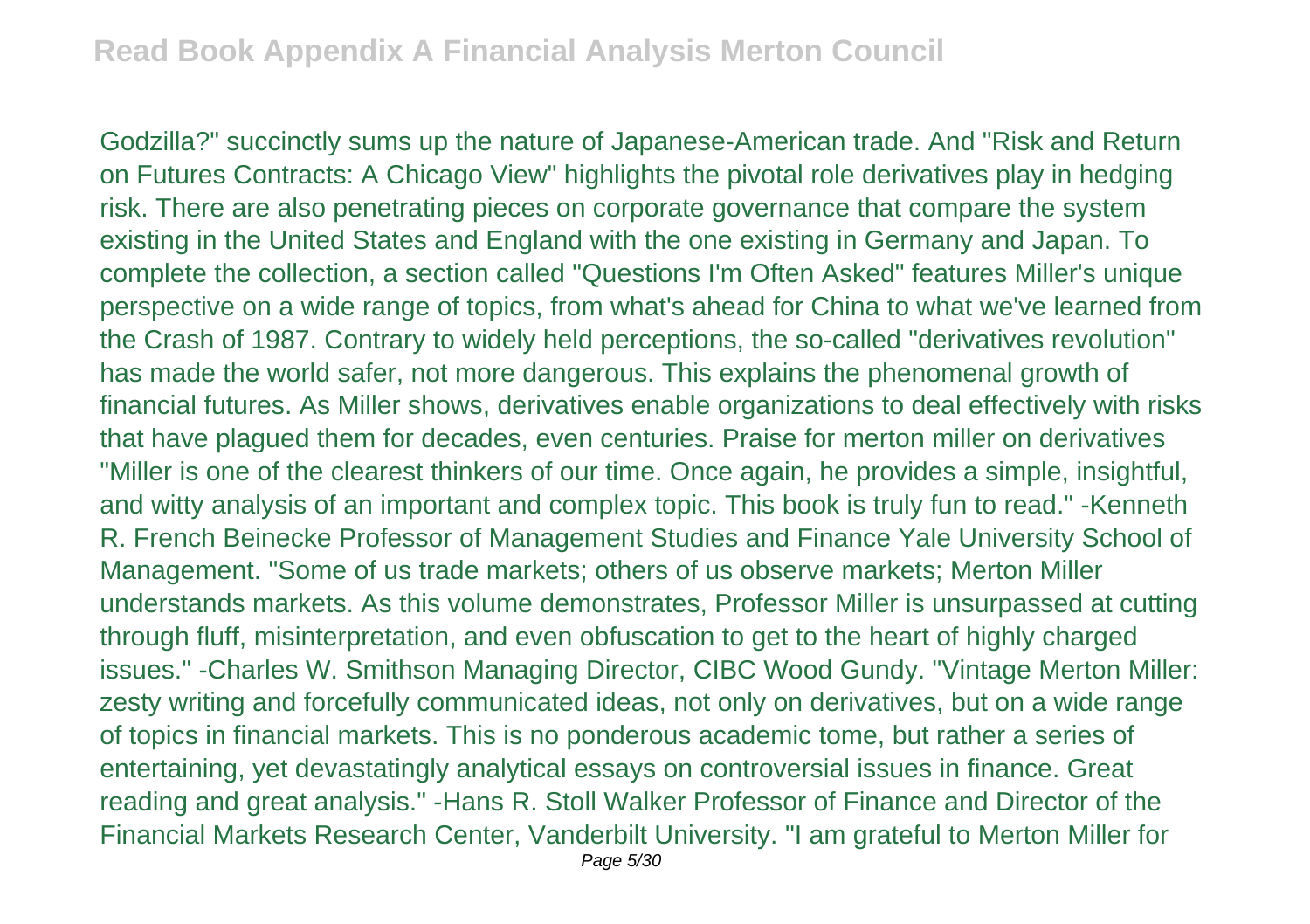setting the record straight, once again, regarding derivatives. With his customary brilliance, Merton cuts through the fog of misunderstanding and nonsense that too often surrounds derivatives and reveals them for what they truly are: phenomenally successful and essential risk management tools." -Jack Sandner Chairman, Chicago Mercantile Exchange. The Bond and Money Markets is an invaluable reference to all aspects of fixed income markets and instruments. It is highly regarded as an introduction and an advanced text for professionals and graduate students. Features comprehensive coverage of: \* Government and Corporate bonds, Eurobonds, callable bonds, convertibles \* Asset-backed bonds including mortgages and CDOs \* Derivative instruments including futures, swaps, options, structured products \* Interest-rate risk, duration analysis, convexity, and the convexity bias \* The money markets, repo markets, basis trading, and asset/liability management \* Term structure models, estimating and interpreting the yield curve \* Portfolio management and strategies,total return framework, constructing bond indices \* A stand alone reference book on interest rate swaps, the money markets, financial market mathematics, interest-rate futures and technical analysis \* Includes introductory coverage of very specialised topics (for which one previously required several texts) such as VaR, Asset & liability management and credit derivatives \* Combines accessible style with advanced level topics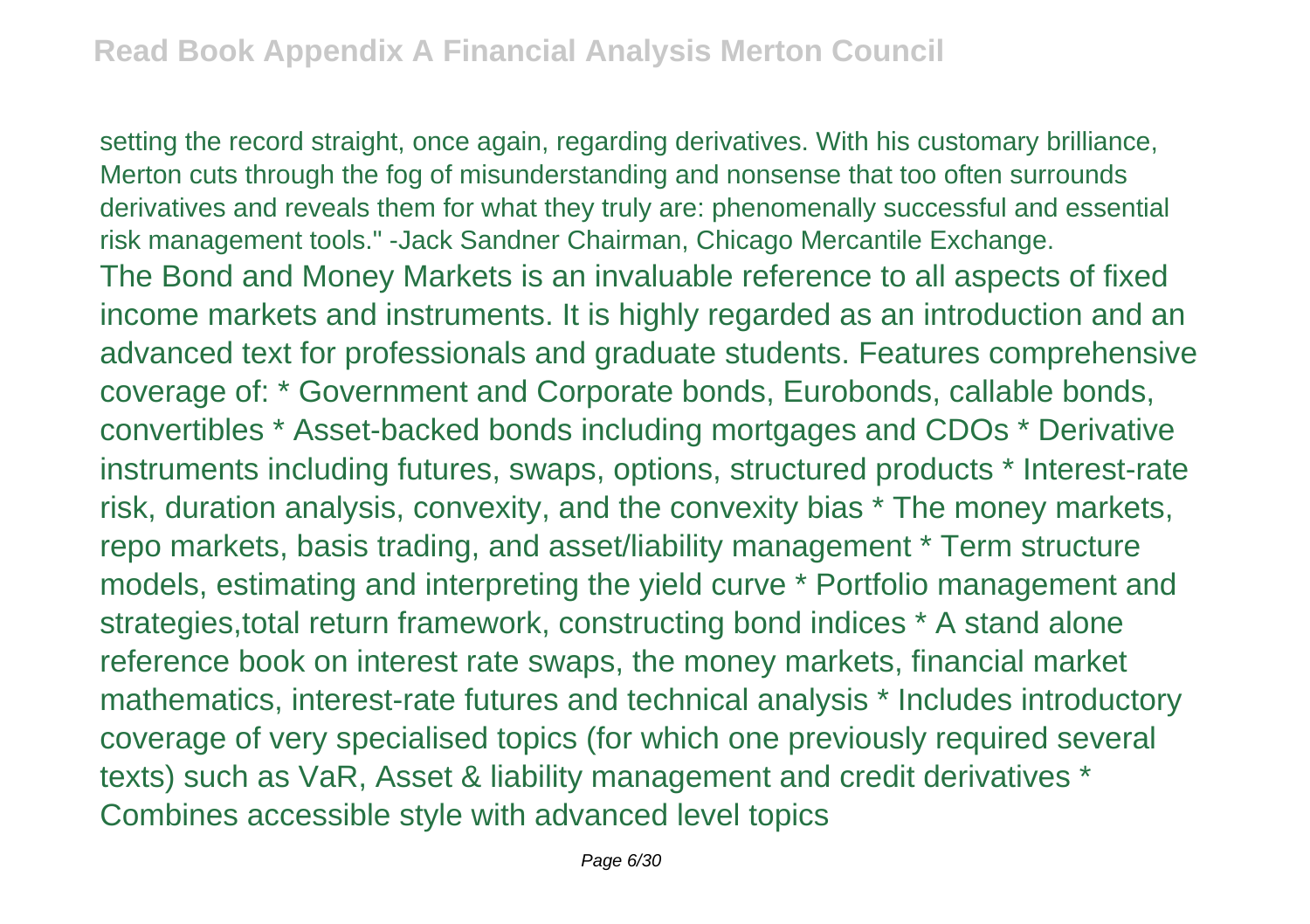This book is an extension of the author's last book (Crisis and Sustainability: The Delusion of Free Markets, Palgrave Macmillan, 2017) and sheds light on the evolution of the financial system after the 2007/08 crisis and on changes and developments in the regulatory framework that have taken place concurrently over the last ten years. The book's central theme addresses the neoliberal philosophy of financial regulation and, in particular, the role of self-regulating markets in the finance sector and how this has affected incentives and behaviour within the finance sector. The author contends that neoliberal maxims have led us to believe that market-based finance is superior to, and safer than, a more rules-based regulatory regime for the sector, and then explains that experience suggests otherwise. The huge expansion of 'financialization' in the developed economies over the last two decades has greatly magnified the risks emanating from the impact of highly leveraged, risk averse, under-regulated finance on other sectors of these economies. The author concludes that financial institutions need to be encouraged to operate within a more socially responsible matrix that facilitates and promotes long-term economic growth coupled with social stability. financial markets suggests that factors such as differences in capital requirements, limi tations on size or on the range of financial activities in which firms can engage, govern ment guarantee arrangements for deposits or Page 7/30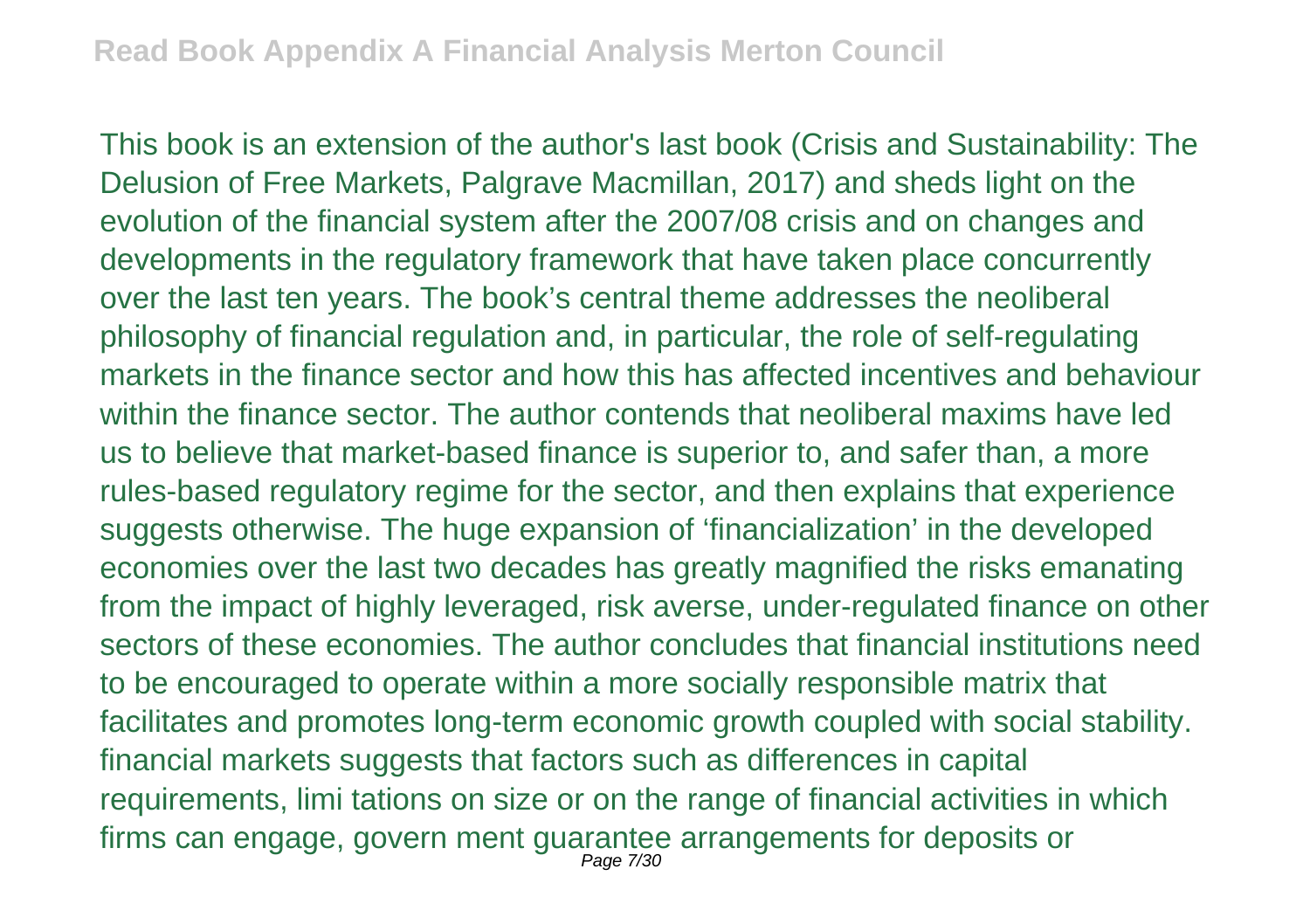payments, and reporting or disclosure requirements can have important effects on the efficiency of industrial and commercial firms and thus on the international competitive positions of major sectors of the U.S. economy. Regulatory and tax policies must therefore take into account effects on inter national competitive positions in addition to domestic concerns. The articles in this issue analyze differences in market organization and regulation across countries and examine how efficiency in producing financial services is influenced by these differences. These articles were presented and discussed at a conference sponsored by the Amer ican Enterprise Institute in Washington, D.C., on May 31 and June 1, 1990. This confer ence on International Competitiveness in Financial Services brought to the attention of Washington policy officials these analyses by leading scholars in finance. Publication of these studies and critiques in the Journal of Financial Services Research is intended to stimulate further interest in research on these important issues.

This book is an introduction-level text that reviews, discusses, and integrates both theoretical and practical corporate analysis and planning. The field can be divided into five parts: (1) Information and Methodology for Financial Analysis; (2) Alternative Finance Theories and Cost of Capital; (3) Capital Budgeting and Leasing Decisions; (4) Corporate Policies and their Interrelationships; (5) Page 8/30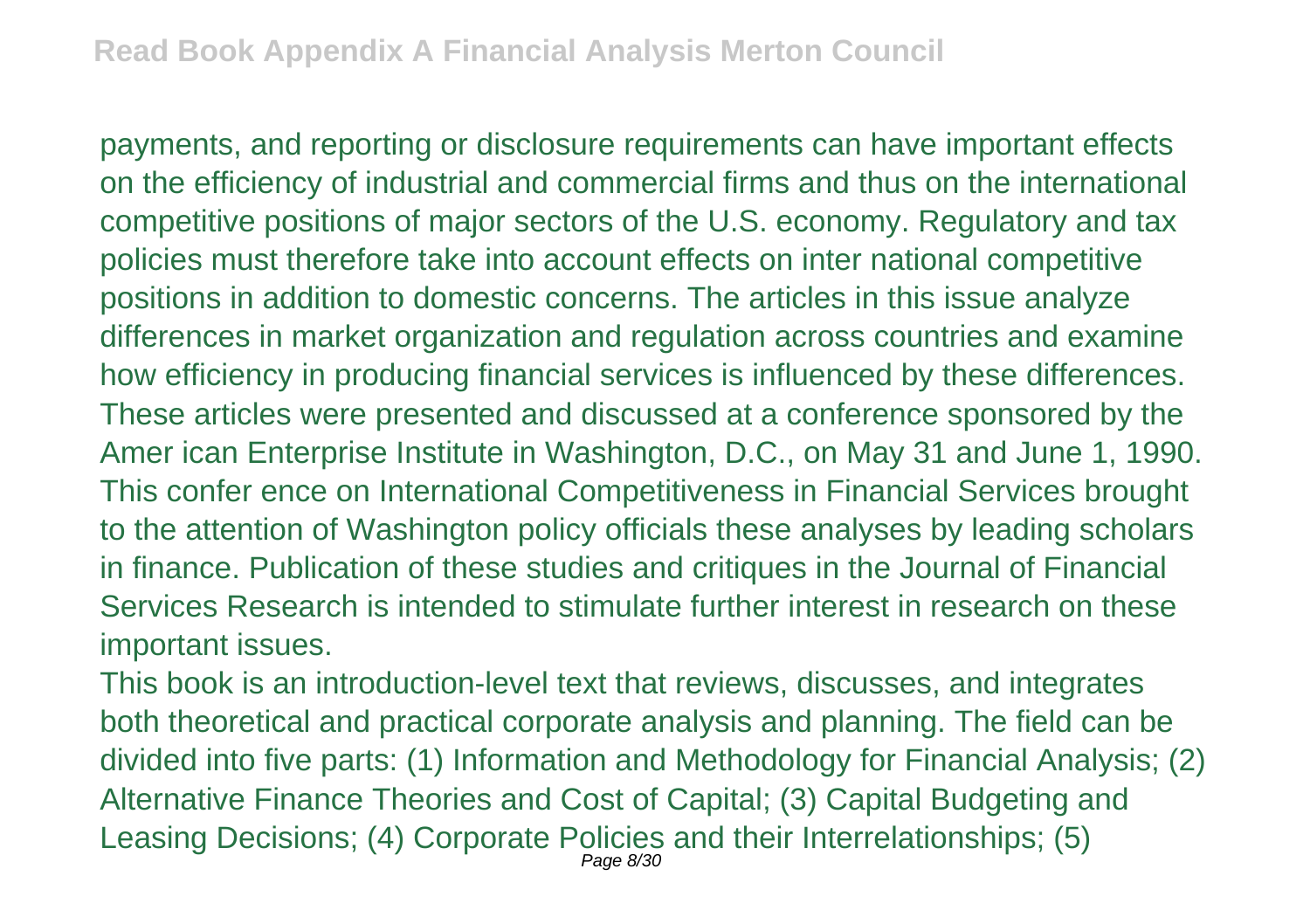Financial Planning and Forecasting. The theories used and discussed in this book can be grouped into the following classical theoretical areas of corporate finance: (1) Pre-M&M Theory, (2) M&M Theory, (3) CAPM, and (4) Option Pricing Theory (OPT). The interrelationships among these theories are carefully analyzed. Real world examples are used to enrich the learning experience; and alternative planning and forecasting models are used to show how the interdisciplinary approach can be used to make meaningful financialmanagement decisions. In this third edition, we have extensively updated and expanded the topics of financial analysis, planning and forecasting. New chapters were added, and some chapters combined to present a holistic view of the subject and much of the data revised and updated. Black and Scholes (1973) and Merton (1973, 1974) (hereafter referred to as BSM) introduced the contingent claim approach (CCA) to the valuation of corporate debt and equity. The BSM modeling framework is also named the 'structural' approach to risky debt valuation. The CCA considers all stakeholders

of the corporation as holding contingent claims on the assets of the corporation. Each claim holder has different priorities, maturities and conditions for payouts. It is based on the principle that all the assets belong to all the liability holders.The BSM modeling framework gives the basic fundamental version of the structural Page 9/30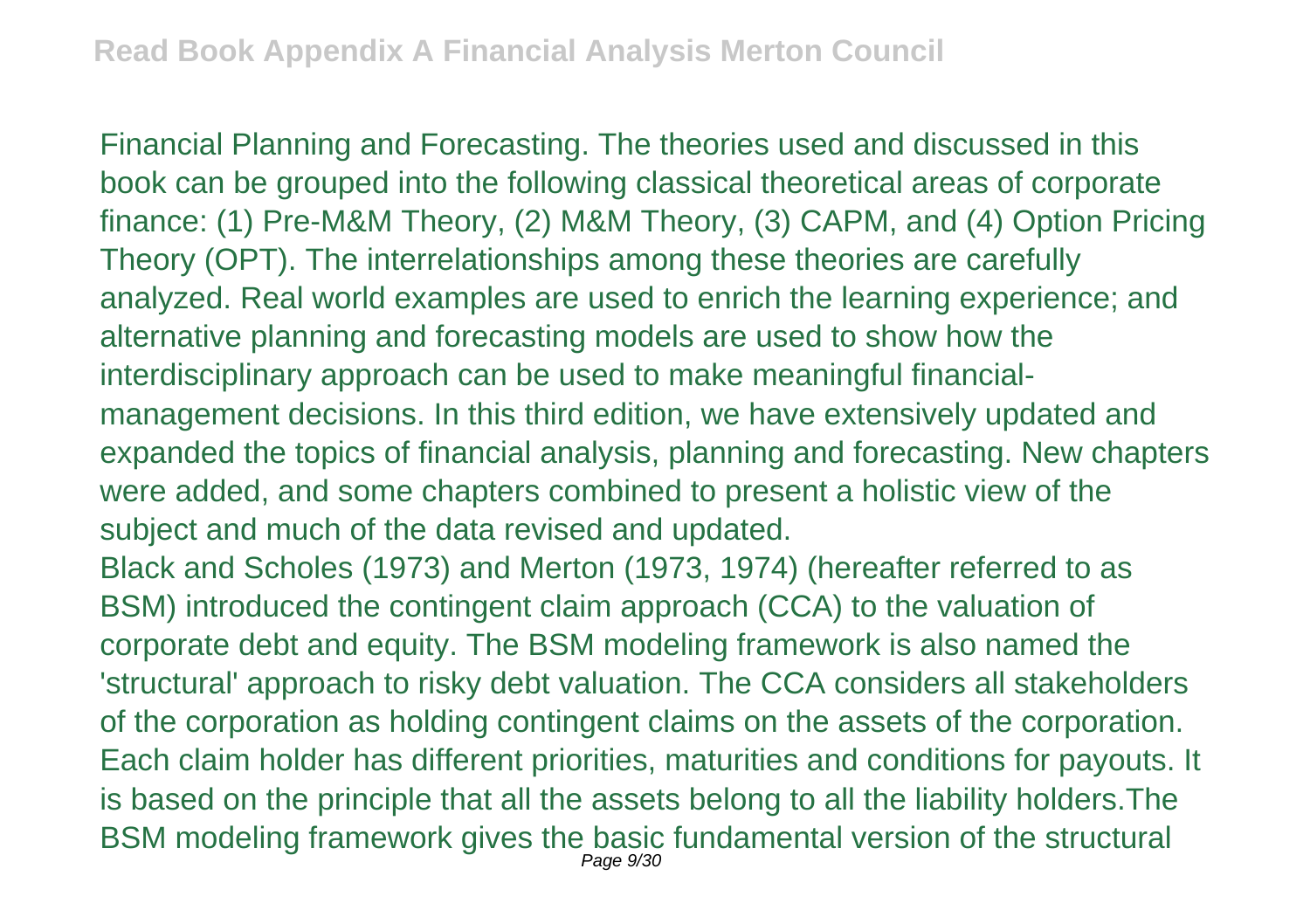model where default is assumed to occur when the net asset value of the firm at the maturity of the pure-discount debt becomes negative, i.e., market value of the assets of the firm falls below the face value of the firm's liabilities. In a regime of limited liability, the shareholders of the firm have the option to default on the firm's debt. Equity can be viewed as a European call option on the firm's assets with a strike price equal to the face value of the firm's debt. Actually, CCA can be used to value all the components of the firm's liabilities, equity, warrants, debt, contingent convertible debt, guarantees, etc.In the four volumes we present the major academic research on CCA in corporate finance starting from 1973, with seminal papers of Black and Scholes (1973) and Merton (1973, 1974). Volume I covers the foundation of CCA and contributions on equity valuation. Volume II focuses on corporate debt valuation and the capital structure of the firm. Volume III presents empirical evidence on the valuation of debt instruments as well as applications of the CCA to various financial arrangements. The papers in Volume IV show how to apply the CCA to analyze sovereign credit risk, contingent convertible bonds (CoCos), deposit insurance and loan guarantees. Volume 1: Foundations of CCA and Equity ValuationVolume 1 presents the seminal papers of Black and Scholes (1973) and Merton (1973, 1974). This volume also includes papers that specifically price equity as a call option on the corporation. It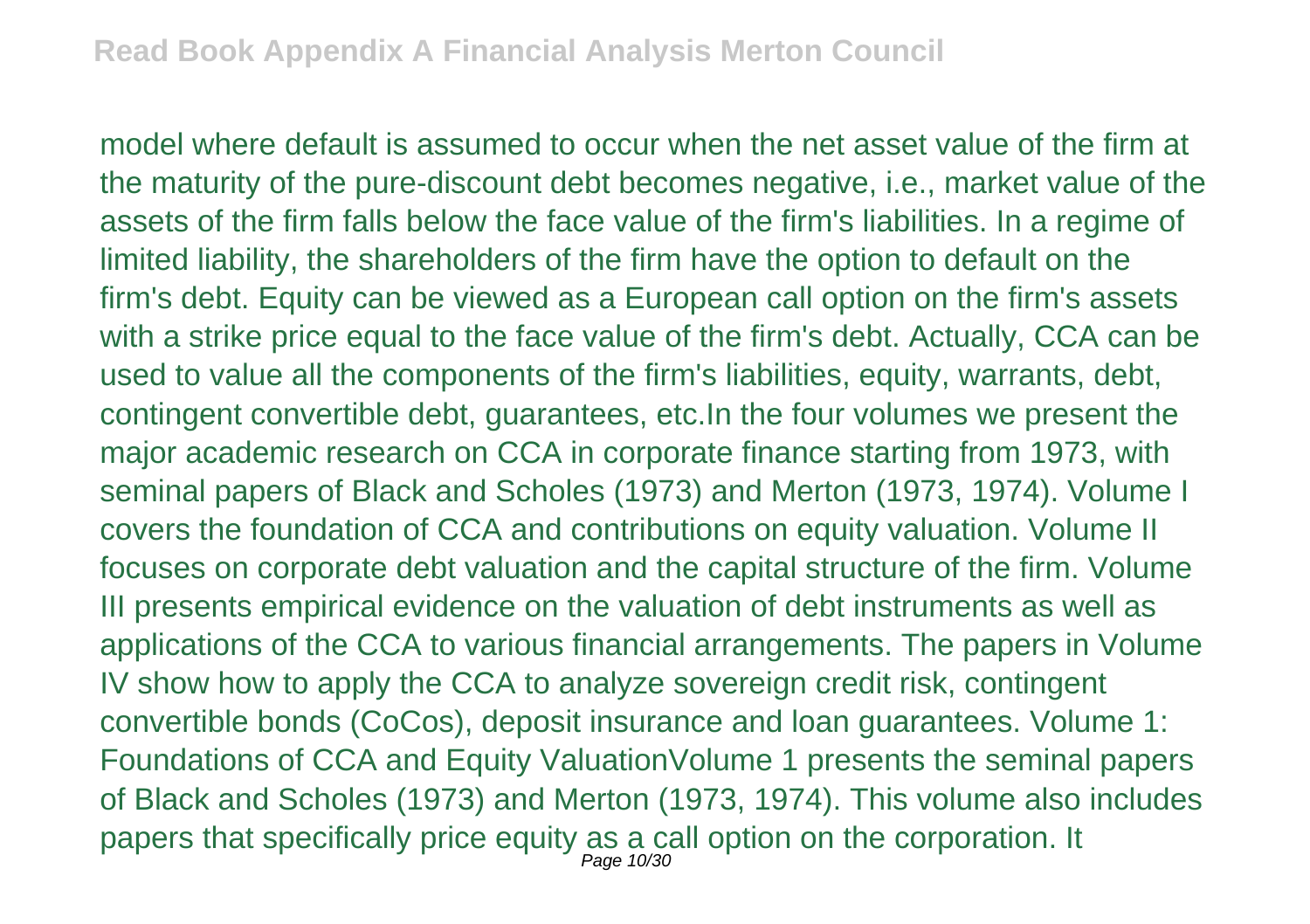introduces warrants, convertible bonds and taxation as contingent claims on the corporation. It highlights the strong relationship between the CCA and the Modigliani-Miller (M&M) Theorems, and the relation to the Capital Assets Pricing Model (CAPM). Volume 2: Corporate Debt Valuation with CCAVolume 2 concentrates on corporate bond valuation by introducing various types of bonds with different covenants as well as introducing various conditions that trigger default. While empirical evidence indicates that the simple Merton's model underestimates the credit spreads, additional risk factors like jumps can be used to resolve it. Volume 3: Empirical Testing and Applications of CCAVolume 3 includes papers that look at issues in corporate finance that can be explained with the CCA approach. These issues include the effect of dividend policy on the valuation of debt and equity, the pricing of employee stock options and many other issues of corporate governance. Volume 4: Contingent Claims Approach for Banks and Sovereign DebtVolume 4 focuses on the application of the contingent claim approach to banks and other financial intermediaries. Regulation of the banking industry led to the creation of new financial securities (e.g., CoCos) and new types of stakeholders (e.g., deposit insurers).

This book presents 16 selected papers from the 7th International Conference on The Application of Physical Modelling in Coastal and Port Engineering and<br>Page 11/30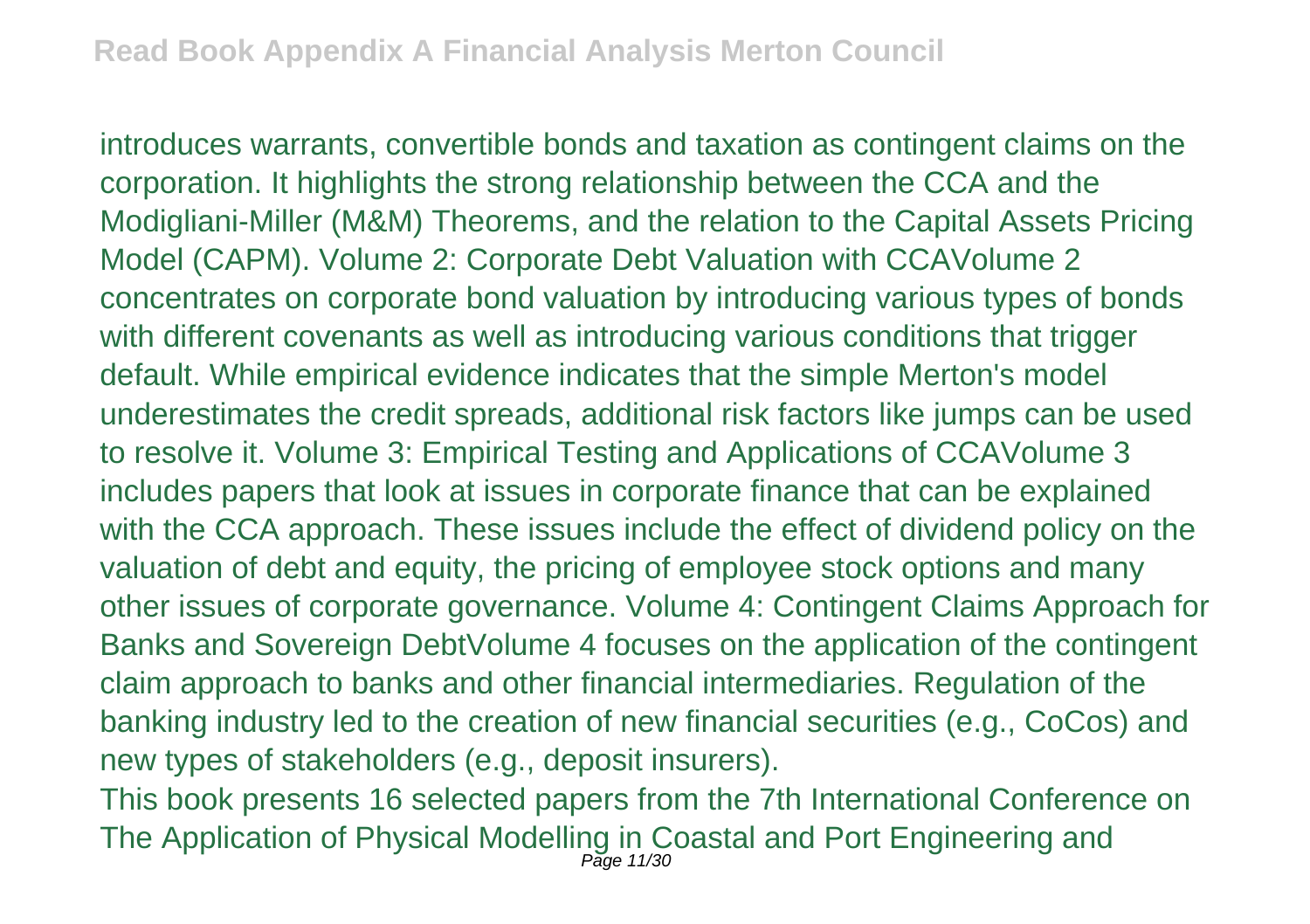Science, Coastlab18. The conference was organized in Santander, Spain, from 22 to 26 May, 2018, by the Instituto de Hidra?ulica Ambiental de la Universidad de Cantabria, IHCantabria. Coastlab18 welcomed 175 attendees from 18 different countries. The technical program included three renowned keynote lectures and 120 presentations focused on theoretical and practical aspects related to physical modelling in the field of coastal and ocean engineering. Coastal and ocean structures, breakwaters, revetments, laboratory technologies, measurement systems, coastal field measurement and monitoring, combined physical and numerical modelling, physical modelling case studies, tsunamis, and coastal hydrodynamics were the main topics covered in the conference. This book attempts to cover, as completely as possible, all the topics presented during the conference. The papers were accepted after a peer-review process based on their full text.

The paper evaluates how increases in banks' and nonfinancial corporates' default risk are transmitted in the global economy, using in a vector autoregression model for 30 advanced and emerging economies for the period from January 1996 to December 2008. The results point to two-way causality between bank and corporate distress and to significant global macroeconomic and financial spillovers from either type of distress when it originates in a Page 12/30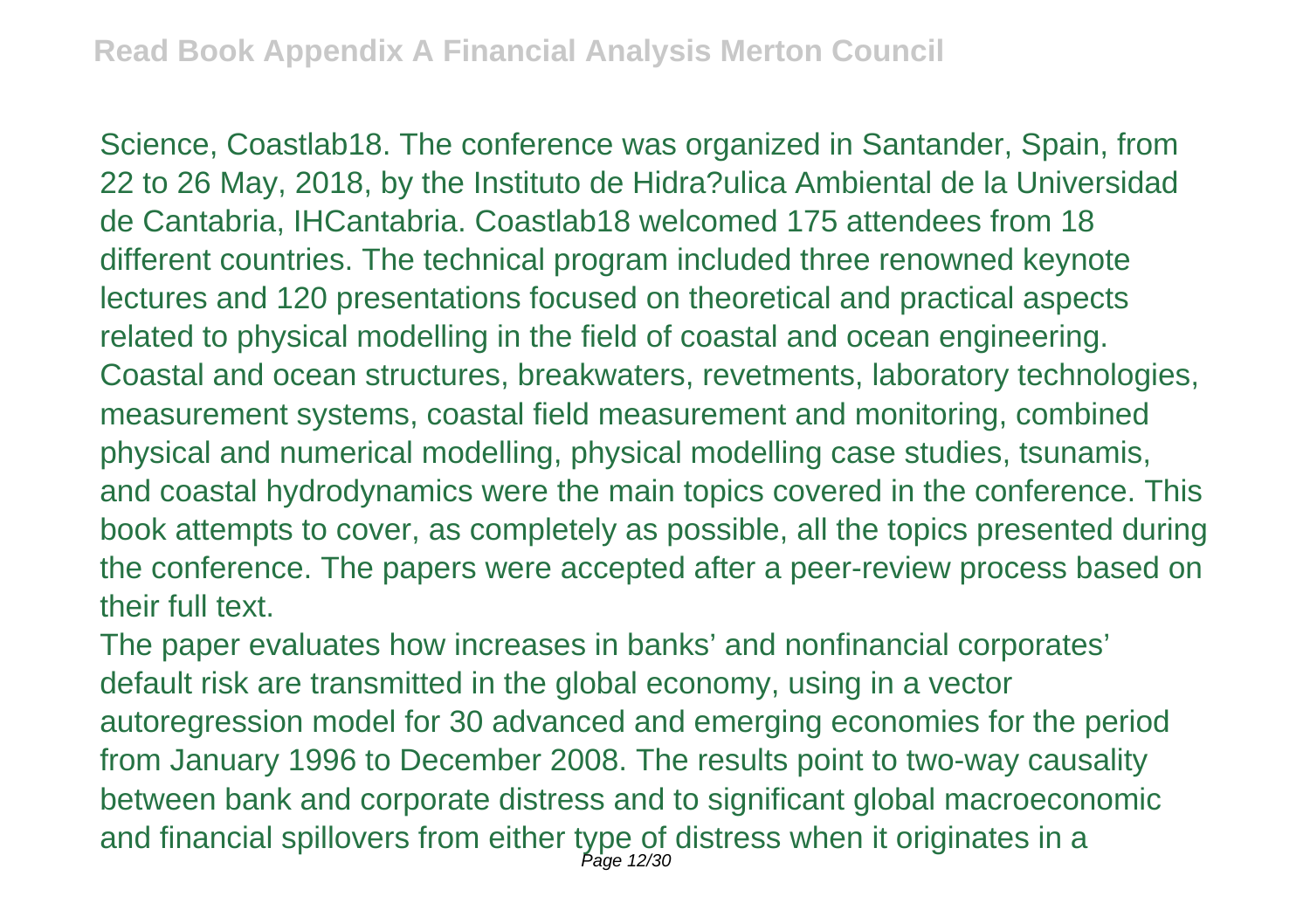systemic economy. Corporate distress in advanced economies has a larger impact on economic growth in emerging economies than bank distress in advanced economies has. In contrast, activity in advanced economies is more vulnerable to bank distress than to corporate distress.

Finance researchers and asset management practitioners put a lot of effort into the question of optimal asset allocation. With this respect, a lot of research has been conducted on portfolio decision making as well as quantitative modeling and prediction models. This study brings together three fields of research, which are usually analyzed in an isolated manner in the literature: - Predictability of asset returns and their covariance matrix - Optimal portfolio decision making - Nonlinear modeling, performed by artificial neural networks, and their impact on predictions as well as optimal portfolio construction Including predictability in asset allocation is the focus of this work and it pays special attention to issues related to nonlinearities. The contribution of this study to the portfolio choice literature is twofold. First, motivated by the evidence of linear predictability, the impact of nonlinear predictions on portfolio performances is analyzed. Predictions are empirically performed for an investor who invests in equities (represented by the DAX index), bonds (represented by the REXP index) and a risk-free rate. Second, a solution to the dynamic programming problem for intertemporal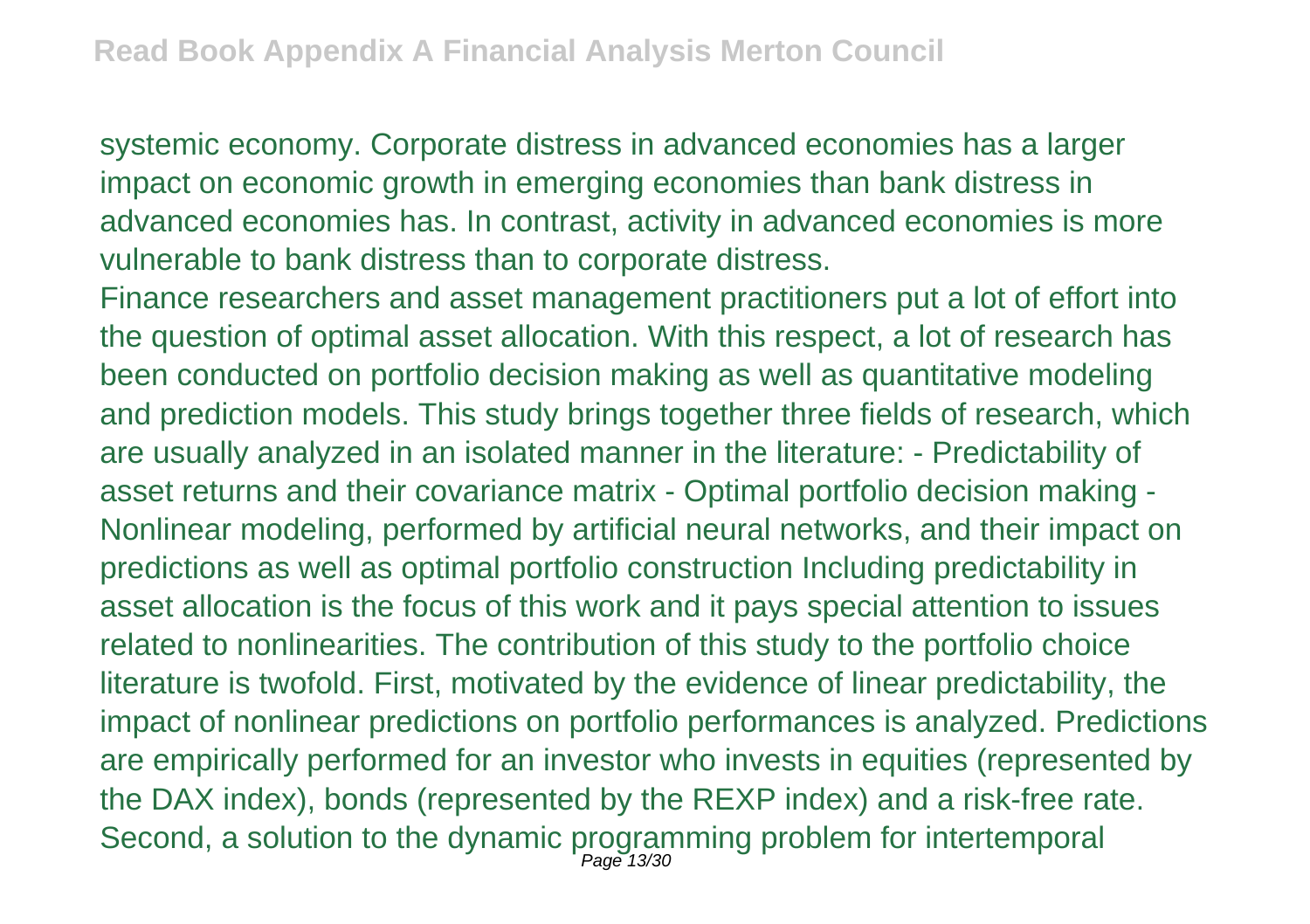portfolio choice is presented. The method is based on functional approximations of the investor's value function with artificial neural networks. The method is easily capable of handling multiple state variables. Hence, the effect of adding predictive parameters to the state space is the focus of analysis as well as the impacts of estimation biases and the view of a Bayesian investor on intertemporal portfolio choice. One important empirical result shows that residual correlation among state variables have an impact on intertemporal portfolio decision making.

Widely regarded as one of the founders of modern corporate finance, Merton H. Miller was awarded a Nobel Prize in 1990 for his work in the theory of finance and financial economics. Selected Works of Merton H. Miller gathers together in two volumes a selection of Miller's most influential contributions over more than fifty years of active research. A common theme running throughout both volumes is Miller's conviction about the utility of market-based approaches to topics as diverse as dividend policy, bank regulation, the structure of securities markets, and competition between research universities and teaching colleges. Miller was perhaps best known for a series of highly influential papers he cowrote in the 1950s and 1960s with fellow Nobel laureate Franco Modigliani that advanced a set of capital structure theorems later dubbed the "M and M propositions." In brief, the M and M propositions state that the actions of investors,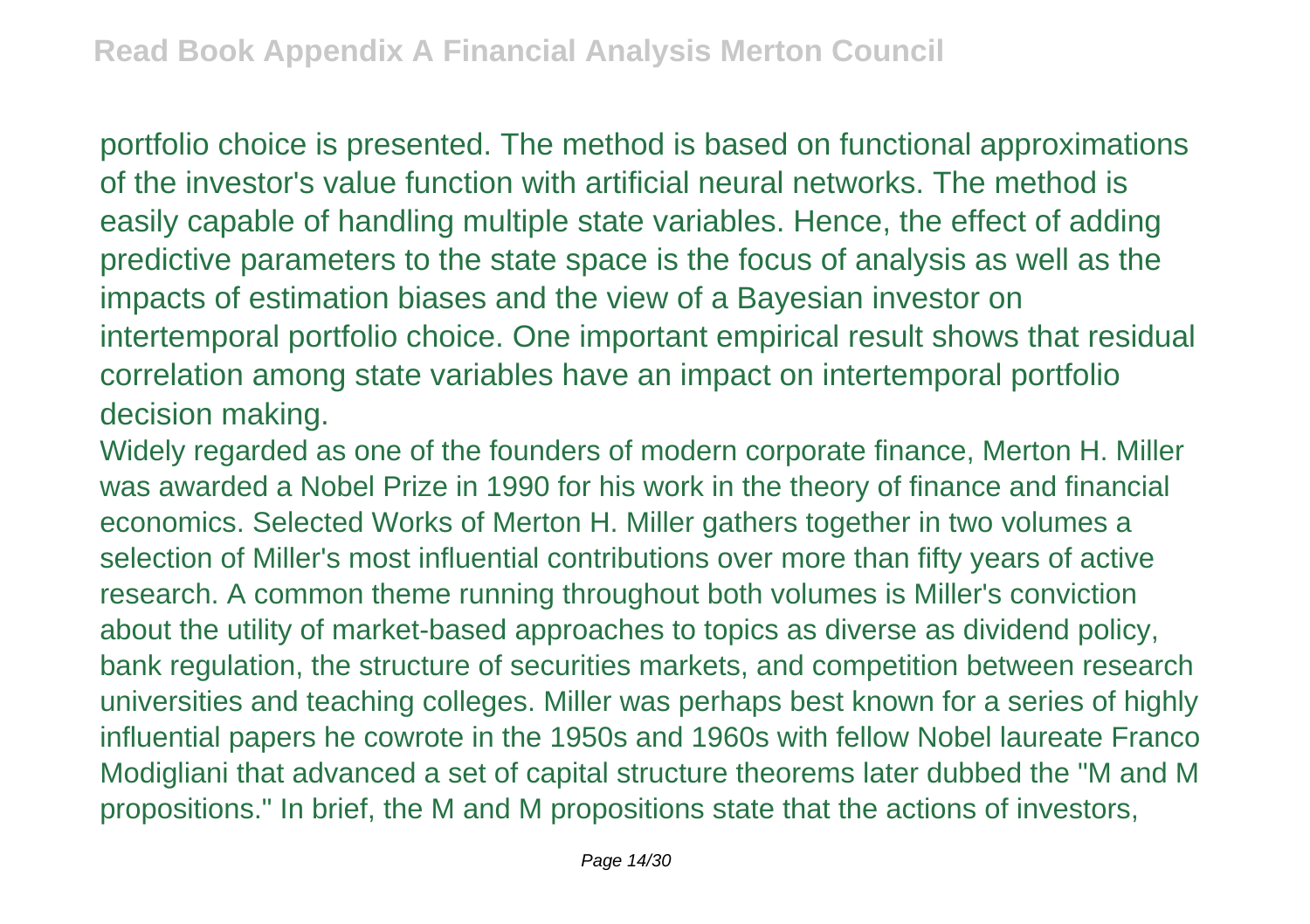firms, and capital markets will cause the market value of a firm to be independent of its capital structure. In other words, a corporation's value depends on its investments in people, ideas, and physical capital goods and not on the mix of bonds, stocks, and other securities used to finance the investments. Four of these papers are reprinted here, together with important later work by Miller in macroeconomics, corporate capital structure, management science, asset pricing, and the economic and regulatory problems of the financial services industry. Diverse and innovative, the papers in Selected Works of Merton H. Miller will interest students and practitioners of economics, finance, and business, as well as policymakers responsible for market regulation.

This book contains lectures delivered at the celebrated Seminar in Mathematical Finance at the Courant Institute. The lecturers and presenters of papers are prominent researchers and practitioners in the field of quantitative financial modeling. Most are faculty members at leading universities or Wall Street practitioners. The lectures deal with the emerging science of pricing and hedging derivative securities and, more generally, managing financial risk. Specific articles concern topics such as option theory, dynamic hedging, interest-rate modeling, portfolio theory, price forecasting using statistical methods, etc. Contents:Estimation and Data-Driven Models:Transition Densities for Interest Rate and Other Nonlinear Diffusions (Y Aït-Sahalia)Hidden Markov Experts (A Weigend & S-M Shi)When is Time Continuous? (A Lo et al.)Asset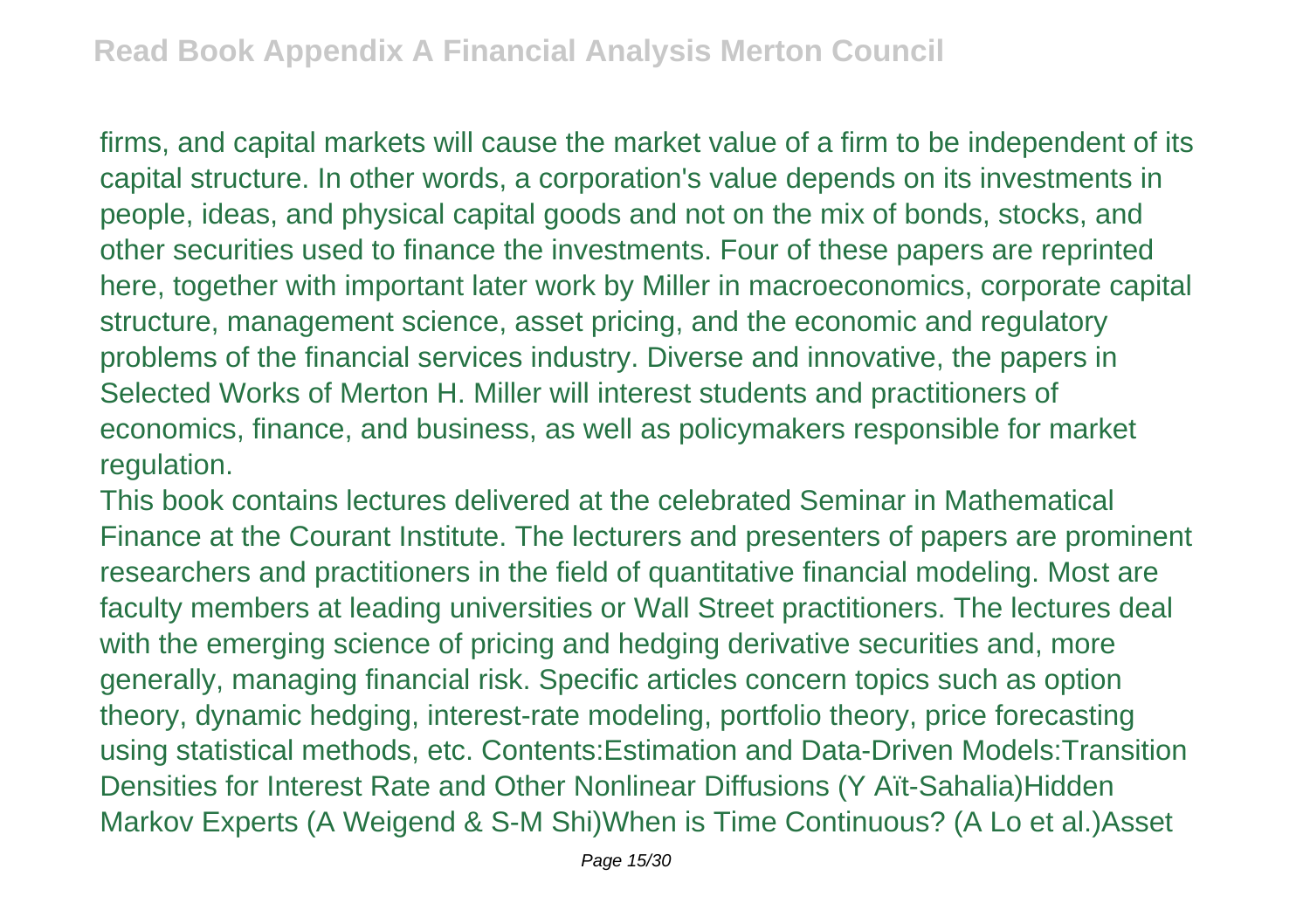Prices are Brownian Motion: Only in Business Time (H Geman et al.)Hedging Under Stochastic Volatility (K Ronnie Sircar)Model Calibration and Volatility Smile:Determining Volatility Surfaces and Option Values from an Implied Volatility Smile (P Carr & D Madan)Reconstructing the Unknown Local Volatility Function (T Coleman et al.)Building a Consistent Pricing Model from Observed Option Prices (J-P Laurent & D Leisen)Weighted Monte Carlo: A New Technique for Calibrating Asset-Pricing Models (M Avellaneda et al.)Pricing and Risk Management:One- and Multi-Factor Valuation of Mortgages: Computational Problems and Shortcuts (A Levin)Simulating Bermudan Interest-Rate Derivatives (P Carr & G Yang)How to Use Self-Similarities to Discover Similarities of Path-Dependent Options (A Lipton)Monte Carlo Within a Day (J Cárdenas et al.)Decomposition and Search Techniques in Disjunctive Programs for Portfolio Selection (K Wyatt) Readership: Students and researchers in economics, finance and applied mathematics. Keywords:

In our daily life, almost every family owns a portfolio of assets. This portfolio could contain real assets such as a car, or a house, as well as financial assets such as stocks, bonds or futures. Portfolio theory deals with how to form a satisfied portfolio among an enormous number of assets. Originally proposed by H. Markowtiz in 1952, the mean-variance methodology for portfolio optimization has been central to the research activities in this area and has served as a basis for the development of modem financial theory during the past four decades. Follow-on work with this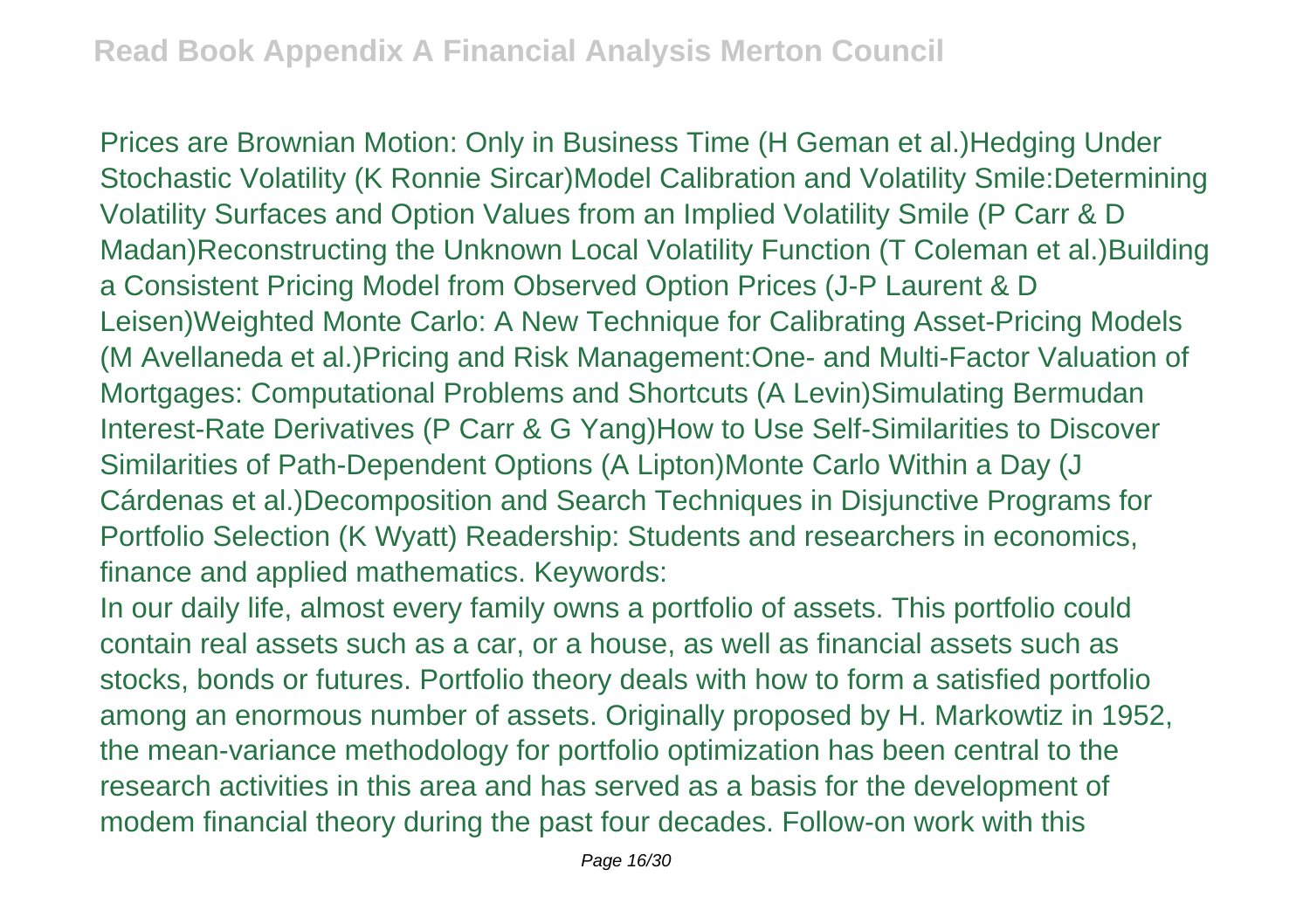approach has born much fruit for this field of study. Among all those research fruits, the most important is the capital asset pricing model (CAPM) proposed by Sharpe in 1964. This model greatly simplifies the input for portfolio selection and makes the meanvariance methodology into a practical application. Consequently, lots of models were proposed to price the capital assets. In this book, some of the most important progresses in portfolio theory are surveyed and a few new models for portfolio selection are presented. Models for asset pricing are illustrated and the empirical tests of CAPM for China's stock markets are made. The first chapter surveys ideas and principles of modeling the investment decision process of economic agents. It starts with the Markowitz criteria of formulating return and risk as mean and variance and then looks into other related criteria which are based on probability assumptions on future prices of securities.

This brief offers a broad, yet concise, coverage of portfolio choice, containing both application-oriented and academic results, along with abundant pointers to the literature for further study. It cuts through many strands of the subject, presenting not only the classical results from financial economics but also approaches originating from information theory, machine learning and operations research. This compact treatment of the topic will be valuable to students entering the field, as well as practitioners looking for a broad coverage of the topic.

Finance is an area of business practice that has been deeply influenced by theoretical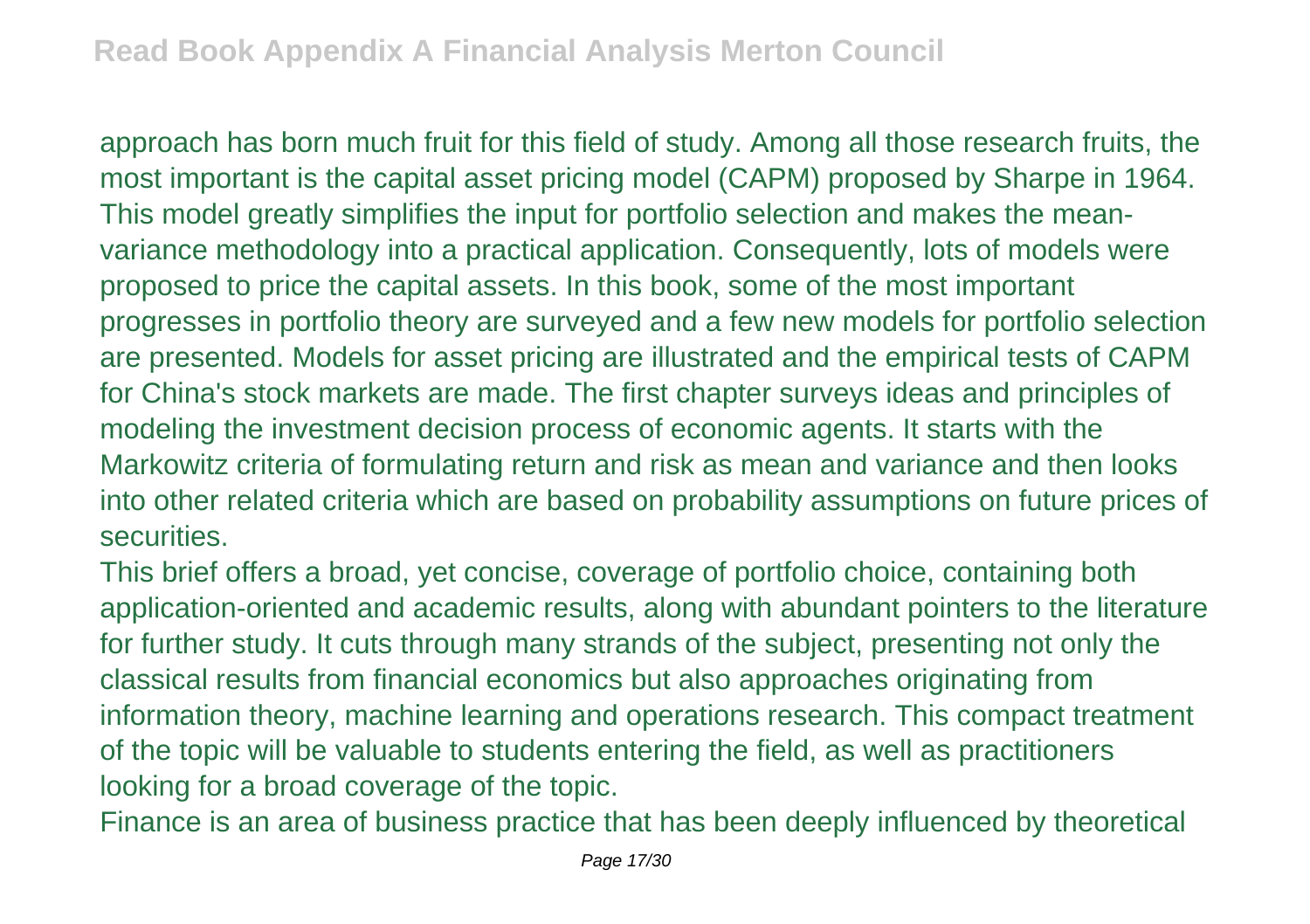developments. This book provides the basic theoretical foundations necessary to understand how three broad classes of assets - stocks, options and bonds - are valued on financial markets, while developing the crucial concepts of market equilibrium and arbitrage. The analysis is rigorous, yet successfully bridges the gap between mathematical and non-mathematical approaches to provide a book which will be of interest to both academics and practitioners.

This two-volume set summarizes recent research on corporate decision-making. The first volume covers measurement and theoretical subjects as well as sources of capital, including banks, public offerings, and private investors. In the second volume, contributors focus on the ways corporations are structured and the practices through which they can be bought and sold. Thus, its major subjects include dividends, capital structure, financial distress, takeovers, restructurings, and managerial incentives. \*Takes stock of the main empirical findings to date across an unprecedented spectrum of corporate finance issues \*Discusses everything from econometric methodology, to raising capital and capital structure choice, and to managerial incentives and corporate investment behavior. \*Contributors are leading empirical researchers that remain active in their respective areas of expertise \*Writing style makes the chapters accessible to industry practitioners

Robert K. Merton (1910-2003) was one of the most influential sociologists of the twentieth century, producing clear theories and innovative research that continue to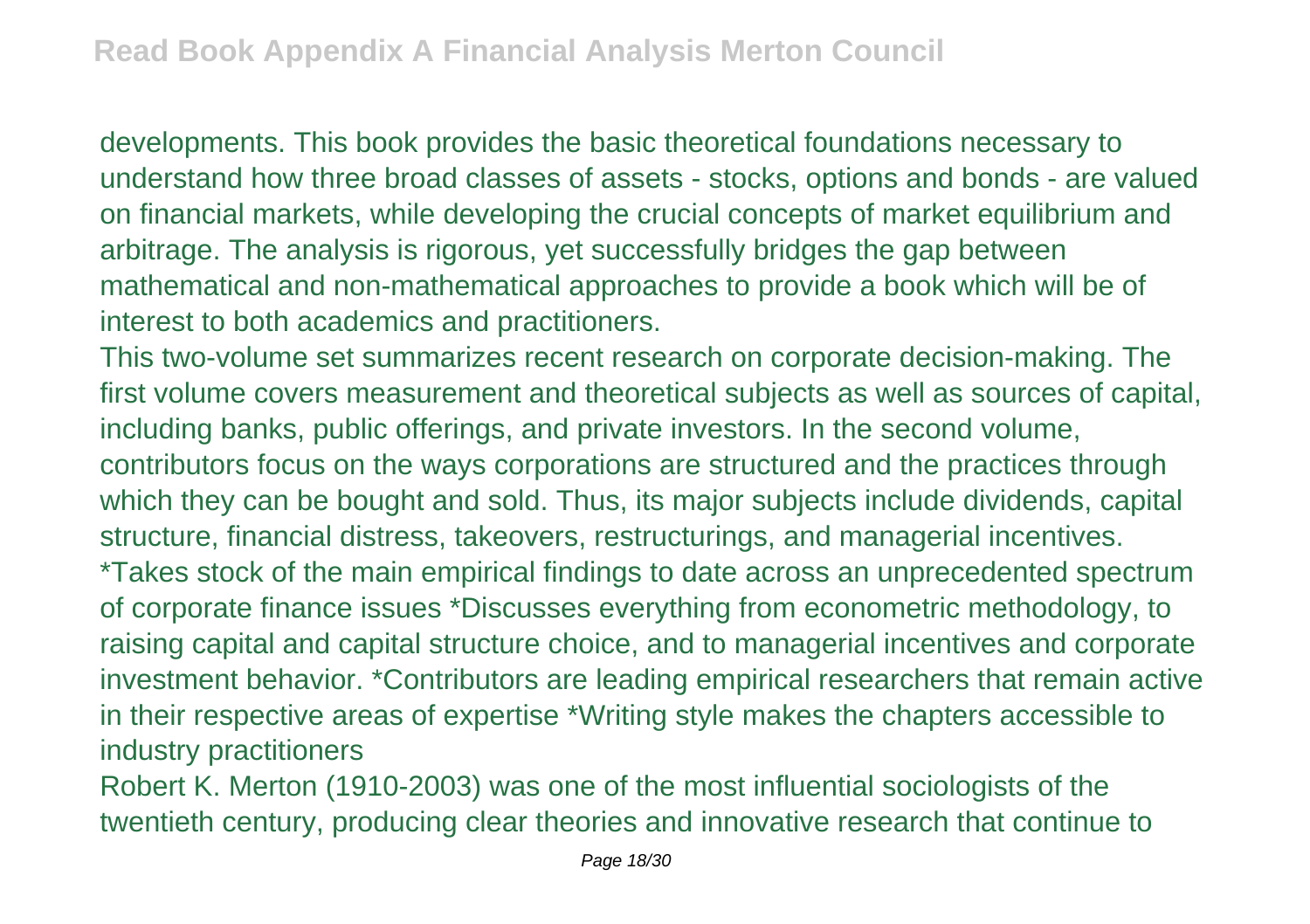shape multiple disciplines. Merton's reach can be felt in the study of social structure, social psychology, deviance, professions, organizations, culture, and science. Yet for all his fame, Merton is only partially understood. He is treated by scholars as a functional analyst, when in truth his contributions transcend paradigm. Gathering together twelve major sociologists, Craig Calhoun launches a thorough reconsideration of Merton's achievements and inspires a renewed engagement with sociological theory. Merton's work addressed the challenges of integrating research and theory. It connected different fields of empirical research and spoke to the importance of overcoming divisions between allegedly pure and applied sociology. Merton also sought to integrate sociology with the institutional analysis of science, each informing the other. By bringing together different aspects of his work in one volume, Calhoun illuminates the interdisciplinary and unifying dimensions of Merton's approach, while also advancing the intellectual agenda of an increasingly vital area of study. Contributors: Aaron L. Panofsky, University of California; Alan Sica, Pennsylvania State University; Alejandro Portes, Princeton University; Charles Camic, Northwestern University; Charles Tilly, Columbia University; Craig Calhoun, Social Science Research Council and New York University; Cynthia Fuchs Epstein, City University of New York; Harriet Zuckerman, Mellon Foundation; Peter Simonson, University of Colorado; Ragnvald Kalleberg, University of Oslo; Robert J. Sampson, Harvard University; Thomas F. Gieryn, Indiana University; Viviana A. Zelizer, Princeton University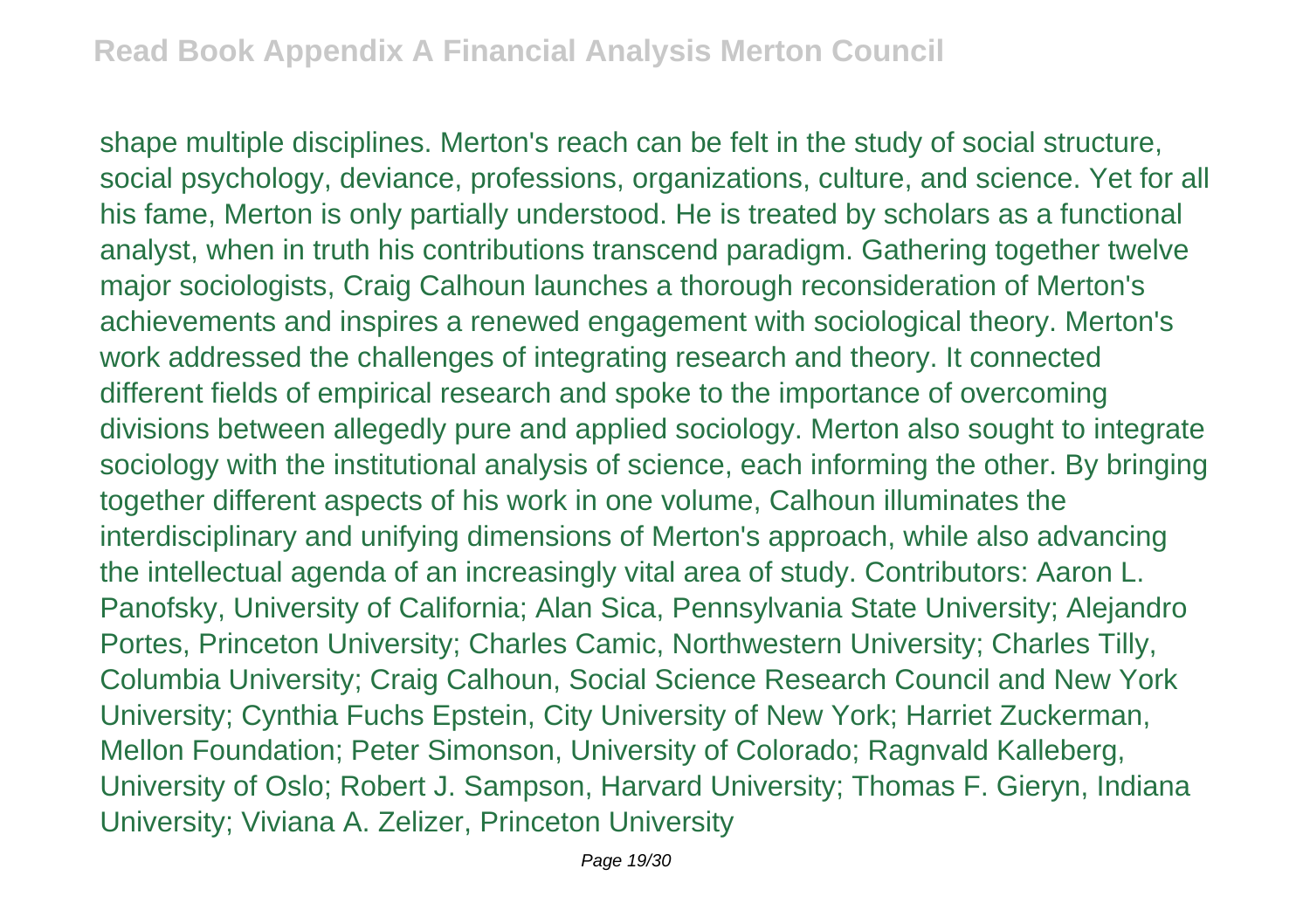Below is a list of the prizewinners during the period 1996 ? 2000 with a description of the works which won them their prizes: (1996) J A MIRRLEES & W S VICKREY ? for their fundamental contributions to the economic theory of incentives under asymmetric information; (1997) R C MERTON & M A SCHOLES ? for a new method to determine the value of derivatives; (1998) A K SEN ? for his contributions to welfare economics; (1999) R A MUNDELL ? for his analysis of monetary and fiscal policy under different exchange rate regimes and his analysis of optimum currency areas; (2000) J J HECKMAN ? for his development of theory and methods for analyzing selective samples & D L McFADDEN ? for his development of theory and methods for analyzing discrete choice.

Robert C. Merton's widely-used text provides an overview and synthesis of finance theory from the perspective of continuous-time analysis. It covers individual finance choice, corporate finance, financial intermediation, capital markets, and selected topics on the interface between private and public finance.

Recent years have seen a surge of interest in the workings of financial institutions and financial markets beyond the discipline of economics, which has been accelerated by the financial crisis of the early twenty-first century. The Oxford Handbook of the Sociology of Finance brings together twenty-nine chapters, written by scholars of international repute from Europe, North America, and Asia, to provide comprehensive coverage on a variety of topics related to the role of finance in a globalized world, and its historical development. Topics include global institutions of modern finance, types of actors involved in financial transactions and supporting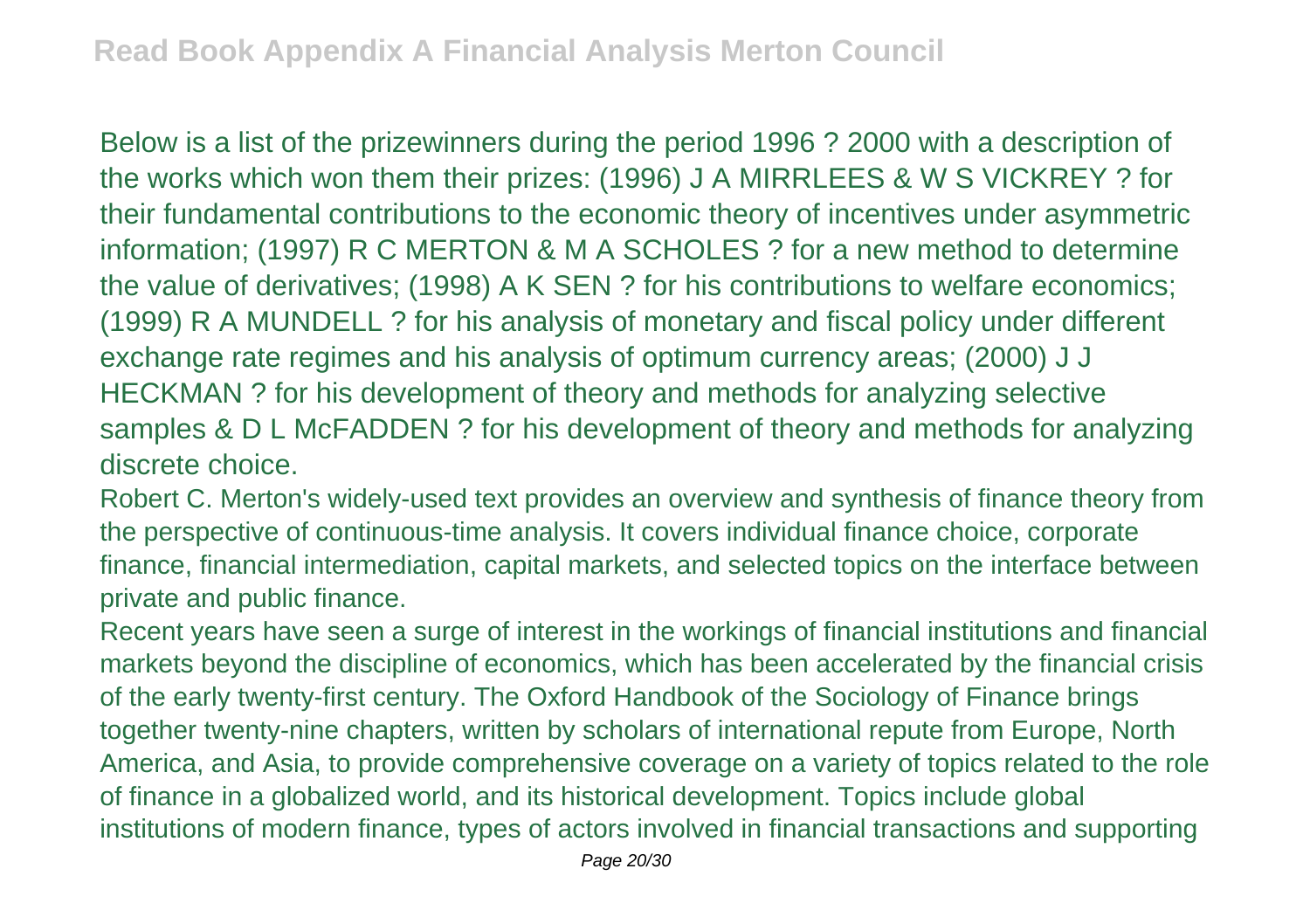technologies, mortgage markets, rating agencies, and the role of financial economics. Particular attention is given to financial crises, which are discussed in a special section, as well as to alternative forms of finance, including Islamic finance and the rise of China. The Handbook will be an indispensable tool for academics, researchers, and students of contemporary finance and economic sociology, and will serve as a reference point for the expanding international community of scholars researching these areas from a broadly-defined sociological perspective.

The Derivatives Sourcebook is a citation study and classification system that organizes the many strands of the derivatives literature and assigns each citation to a category. Over 1800 research articles are collected and organized into a simple web-based searchable database. We have also included the 1997 Nobel lectures of Robert Merton and Myron Scholes as a backdrop to this literature.

Financial risk has become a focus of financial and nonfinancial firms, individuals, and policy makers. But the study of risk remains a relatively new discipline in finance and continues to be refined. The financial market crisis that began in 2007 has highlighted the challenges of managing financial risk. Now, in Financial Risk Management, author Allan Malz addresses the essential issues surrounding this discipline, sharing his extensive career experiences as a risk researcher, risk manager, and central banker. The book includes standard risk measurement models as well as alternative models that address options, structured credit risks, and the realworld complexities or risk modeling, and provides the institutional and historical background on financial innovation, liquidity, leverage, and financial crises that is crucial to practitioners and students of finance for understanding the world today. Financial Risk Management is equally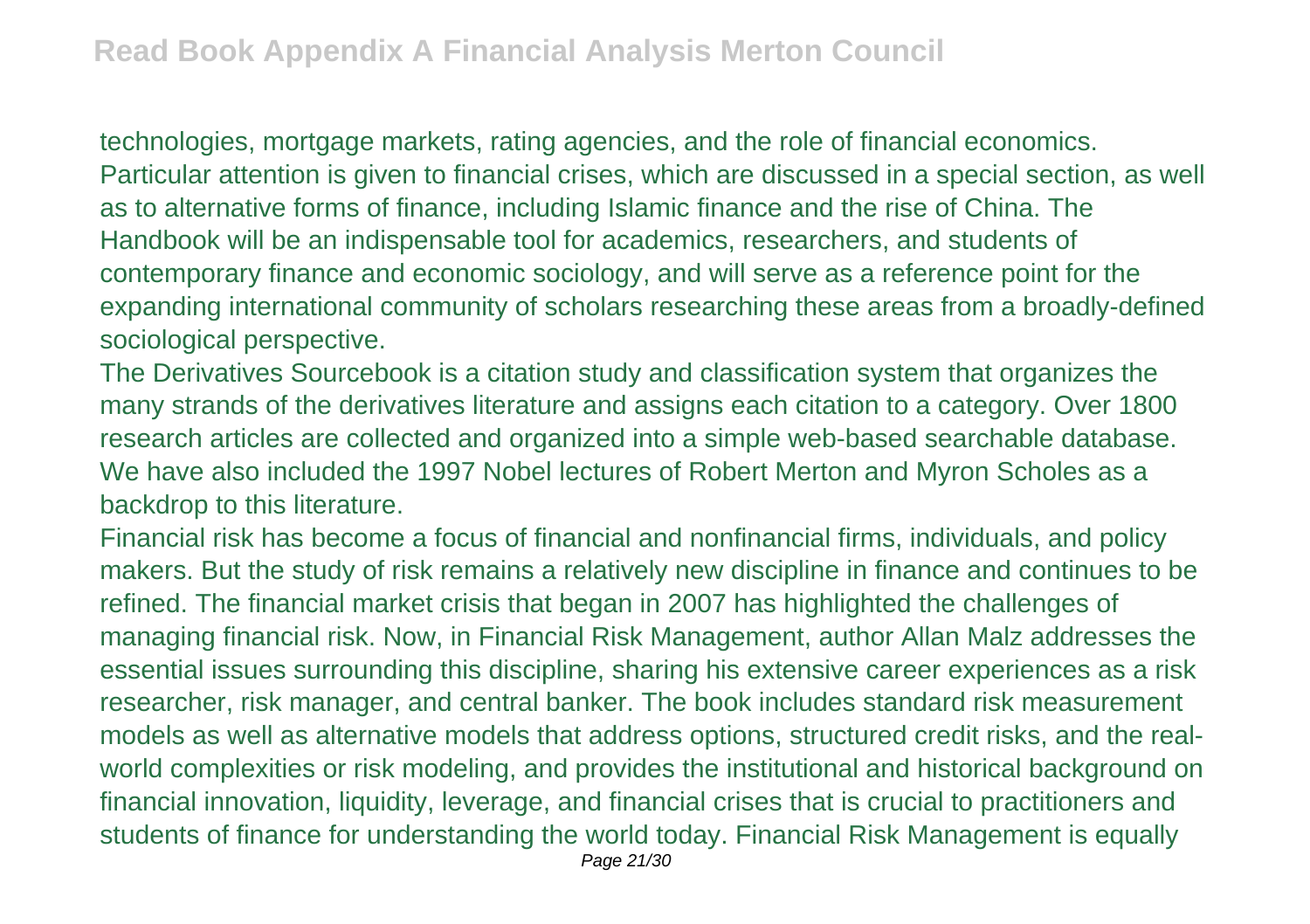suitable for firm risk managers, economists, and policy makers seeking grounding in the subject. This timely guide skillfully surveys the landscape of financial risk and the financial developments of recent decades that culminated in the crisis. The book provides a comprehensive overview of the different types of financial risk we face, as well as the techniques used to measure and manage them. Topics covered include: Market risk, from Value-at-Risk (VaR) to risk models for options Credit risk, from portfolio credit risk to structured credit products Model risk and validation Risk capital and stress testing Liquidity risk, leverage, systemic risk, and the forms they take Financial crises, historical and current, their causes and characteristics Financial regulation and its evolution in the wake of the global crisis And much more Combining the more model-oriented approach of risk management-as it has evolved over the past two decades-with an economist's approach to the same issues, Financial Risk Management is the essential guide to the subject for today's complex world. Mathematical finance has grown into a huge area of research which requires a large number of sophisticated mathematical tools. This book simultaneously introduces the financial methodology and the relevant mathematical tools in a style that is mathematically rigorous and yet accessible to practitioners and mathematicians alike. It interlaces financial concepts such as arbitrage opportunities, admissible strategies, contingent claims, option pricing and default risk with the mathematical theory of Brownian motion, diffusion processes, and Lévy processes. The first half of the book is devoted to continuous path processes whereas the second half deals with discontinuous processes. The extensive bibliography comprises a wealth of important references and the author index enables readers quickly to locate where the reference is cited within the book, making this volume an invaluable tool both for students Page 22/30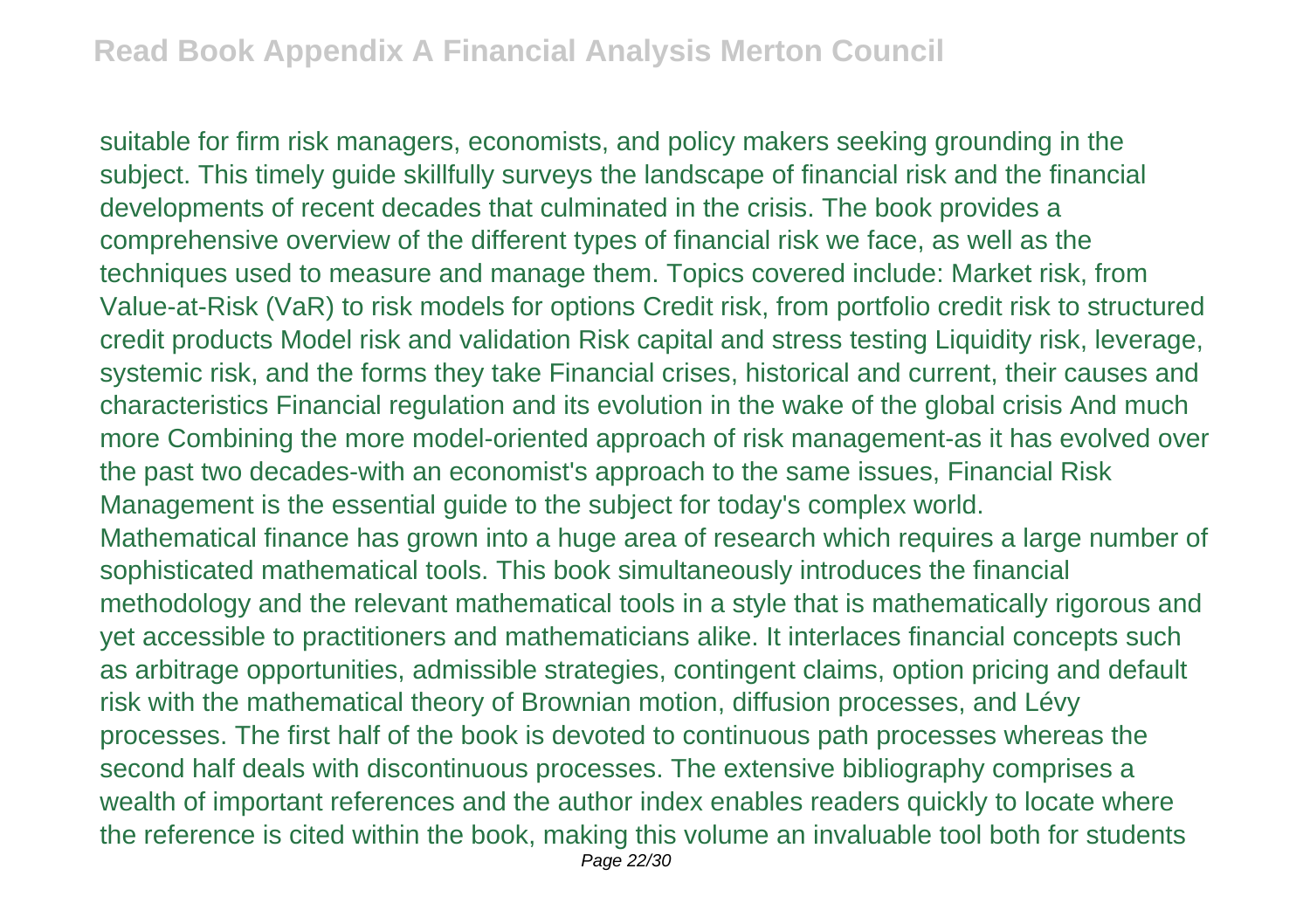## and for those at the forefront of research and practice.

Publisher Description

Presents an up-to-date treatment of the models and methodologies of financial econometrics by one of the world's leading financial econometricians.

A presentation of classical asset pricing theory, this textbook is the only one to address the economic foundations of financial markets theory from a mathematically rigorous standpoint and to offer a self-contained critical discussion based on empirical results. Tools for understanding the economic analysis are provided, and mathematical models are presented in discrete time/finite state space for simplicity. Examples and exercises included.

The book that fills the practitioner need for a distillation ofthe most important tools and concepts of corporate finance In today's competitive business environment, companies must findinnovative ways to enable rapid and sustainable growth not just tosurvive, but to thrive. Corporate Finance: A PracticalApproach is designed to help financial analysts, executives,and investors achieve this goal with a practice-orienteddistillation of the most important tools and concepts of corporatefinance. Updated for a post-financial crisis environment, the SecondEdition provides coverage of the most important issuessurrounding modern corporate finance for the new globaleconomy: Preserves the hallmark conciseness of the first edition whileoffering expanded coverage of key topics including dividend policy,share repurchases, and capital structure Current, real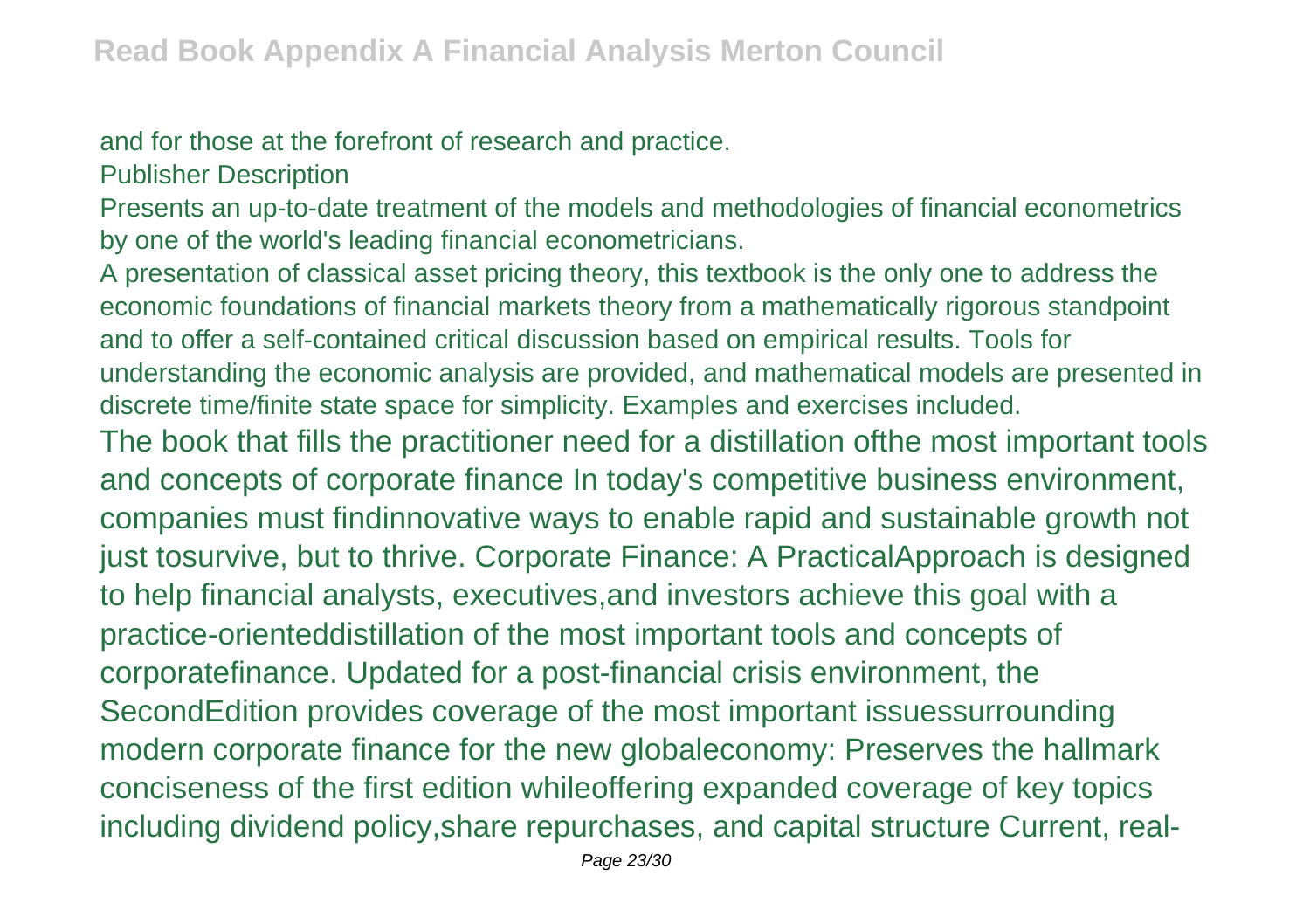world examples are integrated throughout the bookto provide the reader with a concrete understanding of criticalbusiness growth concepts Explanations and examples are rigorous and global, but makeminimal use of mathematics Each chapter presents learning objectives which highlight keymaterial, helping the reader glean the most effective businessadvice possible Written by the experts at CFA Institute, the world's largestassociation of professional investment managers Created for current and aspiring financial professionals andinvestors alike, Corporate Finance focuses on the knowledge,skills, and abilities necessary to succeed in today's globalcorporate world.

This second volume of a two-part series examines three major topics. First, it devotes five chapters to the classical issue of capital structure choice. Second, it focuses on the value-implications of major corporate investment and restructuring decisions, and then concludes by surveying the role of pay-for-performance type executive compensation contracts on managerial incentives and risk-taking behavior. In collaboration with the first volume, this handbook takes stock of the main empirical findings to date across an unprecedented spectrum of corporate finance issues. The surveys are written by leading empirical researchers that remain active in their respective areas of interest. With few exceptions, the writing style makes the chapters accessible to industry practitioners. For doctoral Page 24/30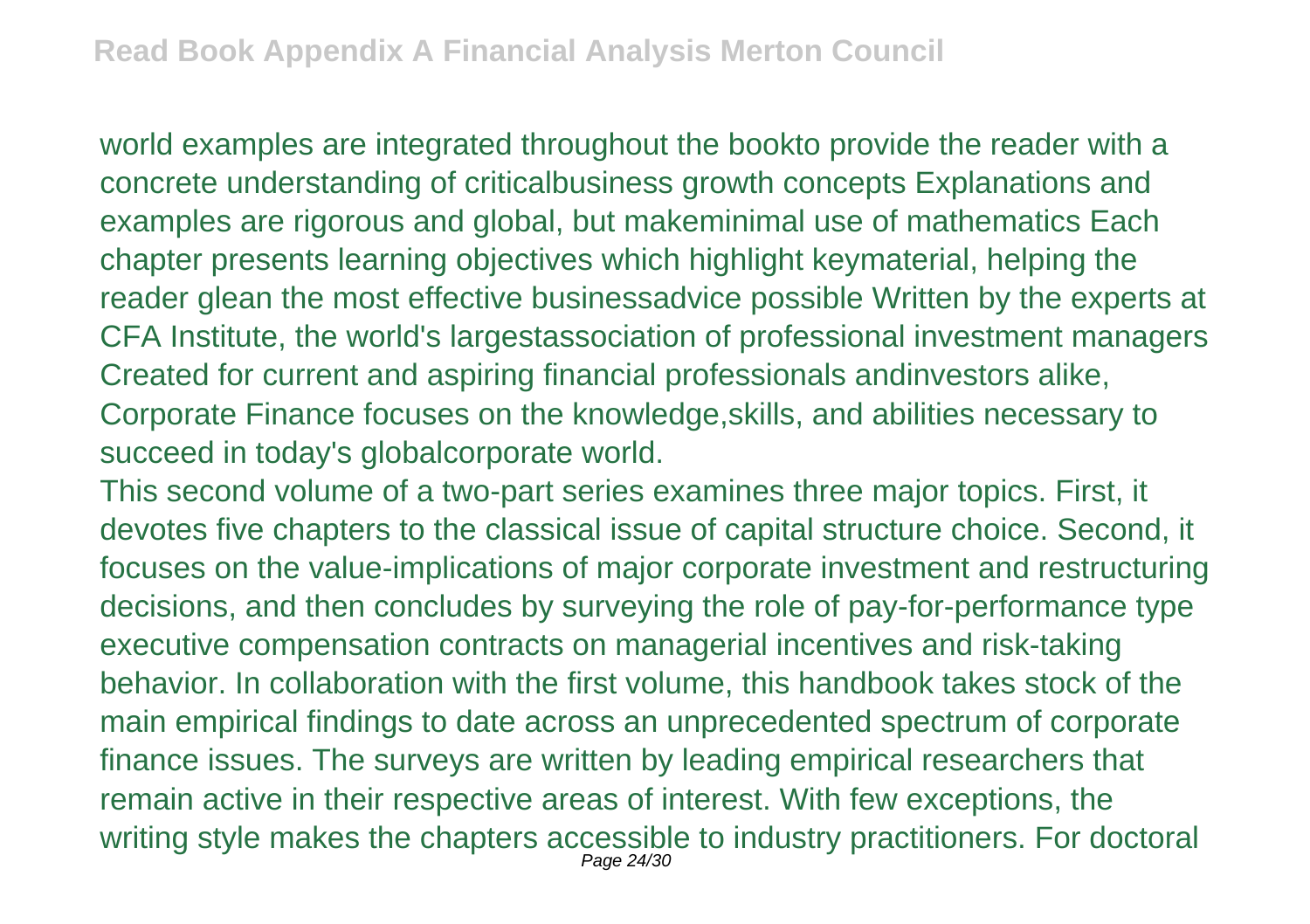students and seasoned academics, the surveys offer dense roadmaps into the empirical research landscape and provide suggestions for future work. Nine original chapters summarize research advances and future topics in the classical issues of capital structure choice, corporate investment behavior, and firm value Multinational comparisons underline the volume's empirical perspectives Complements the presentation of econometric issues, banking, and capital acquisition research covered by Volume 1

There are many textbooks for business students that provide a systematic, introductory development of the economics of financial markets. However, there are as yet no introductory textbooks aimed at more easily daunted undergraduate liberal arts students. Introduction to the Economics of Financial Markets fills this gap by providing an extremely accessible introductory exposition of how economists analyze both how, and how well, financial markets organize the intertemporal allocation of scarce resources. The central theme is that the function of a system of financial markets is to enable consumers, investors, and managers of firms to effect mutually beneficial intertemporal exchanges. James Bradfield uses the standard concept of economic efficiency (Pareto Optimality) to assess the efficacy of the financial markets. He presents an intuitive, and introductory, understanding of the primary theoretical and empirical models that Page 25/30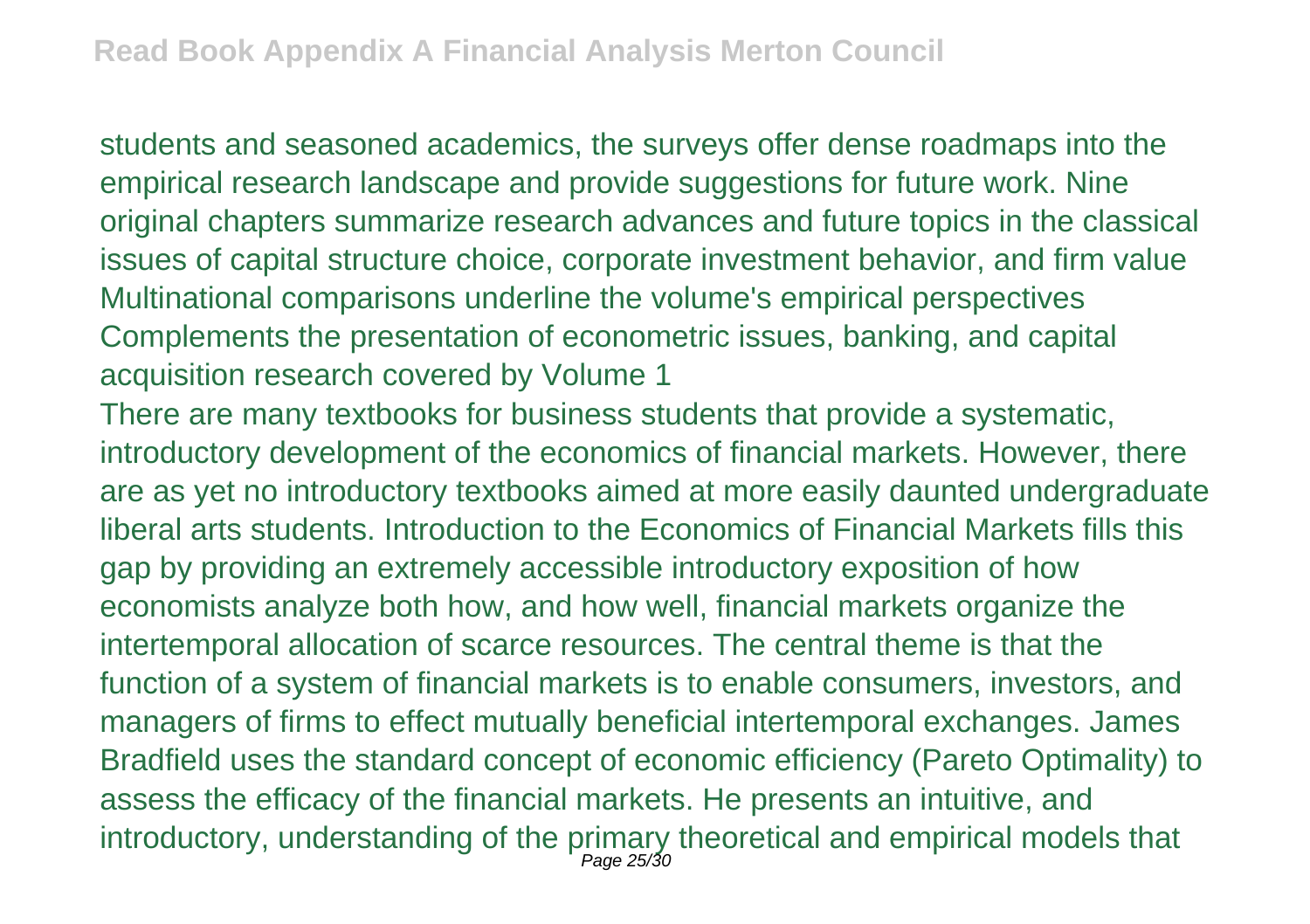economists use to analyze financial markets, and then uses these models to discuss implications for public policy. Students who use this text will acquire an understanding of the economics of financial markets that will enable them to read, with some sophistication, articles in the public press about financial markets and about public policy toward those markets. The book is addressed to undergraduate students in the liberal arts, but will also be useful for undergraduate and beginning graduate students in programs of business administration who want an understanding of how economists assess financial markets against the criteria of allocative and informational efficiency. A technical note on the stress test of Israel's banking, insurance, and pension sectors is presented. The Israel Financial Sector Assessment Program Update stress testing exercise comprises a comprehensive analysis of solvency and liquidity risks of key banking and insurance institutions. Satellite models cover housing and corporate credit, household nonhousing credit, profit components, profit retention behavior, and haircut models of government and financial institution bonds. Single-factor tests have been conducted to estimate vulnerabilities to market risk and an idiosyncratic credit shock from exposures to the largest borrower groups and the three largest corporate borrowers. In 2019, MIT hosted a 75th birthday symposium in honor of Robert C. Merton.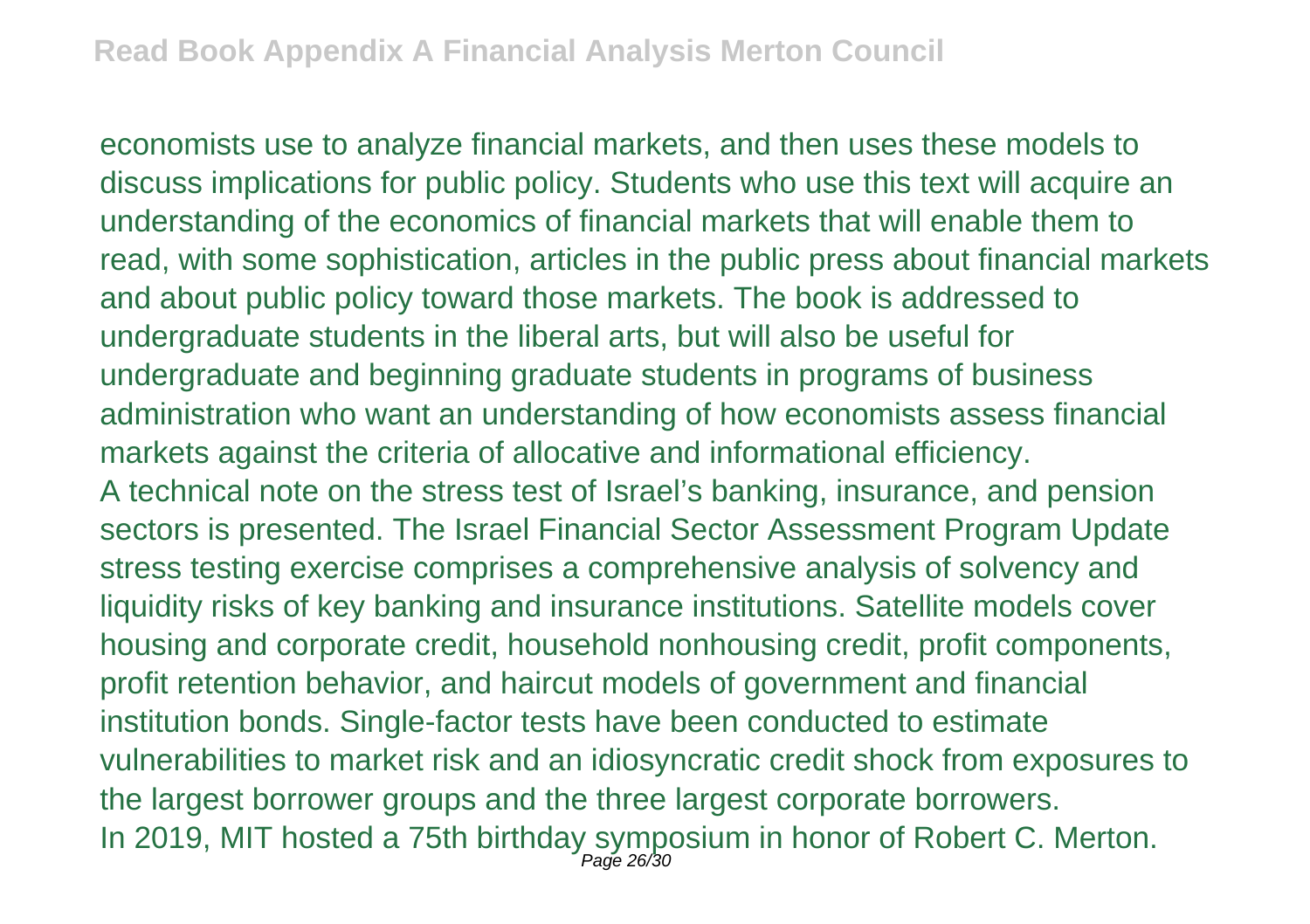The event included presentations by students and colleagues explaining the influence Merton has had on the profession and on their ideas. Each presenter focused on a specific aspect of Merton's life and contributions so that the audience could gain a full picture of Merton's influence while avoiding repetition across presentations. The brief contains edited transcripts of some of the speeches and panel discussions that took place at the symposium. The presentations cover Merton's career, highlighting both his foundational work on continuous time finance and the functional approach to understanding organizations as well as recent work on retirement security and trust. Some of the presentations unveil new aspects of his life. Merton's father, Robert K. Merton, was one of the most important sociologists of the 20th century, being the originator of concepts such as role model, unanticipated consequences, and selffulfilling prophecies. Another of the presentations makes a convincing case for Merton as the first financial engineer; the presenter argues that a body of knowledge becomes a science when a field of engineering emerges from it. If that is the case, this brief achieves two goals. It celebrates the influence of Merton on the theory and practice of finance through a series of engaging presentations, and it traces the birth of finance as a science on its own. This book presents papers on continuous-time consumption investment models Page 27/30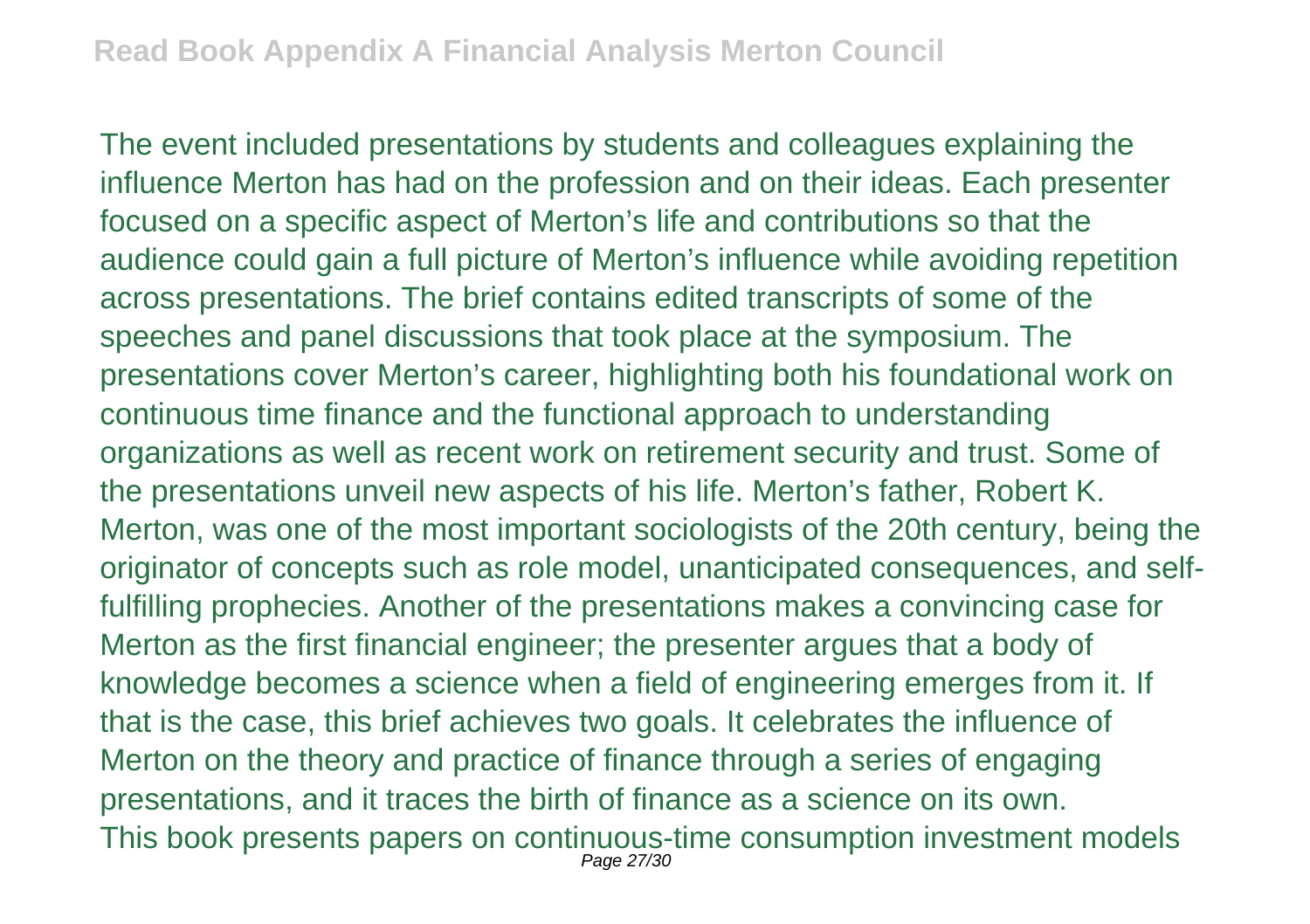by Suresh Sethi and various co-authors. Sir Isaac Newton said that he saw so far because he stood on the shoulders of gi ants. Giants upon whose shoulders Professor Sethi and colleagues stand are Robert Merton, particularly Merton's (1969, 1971, 1973) seminal papers, and Paul Samuelson, particularly Samuelson (1969). Karatzas, Lehoczky, Sethi and Shreve (1986), henceforth KLSS, re produced here as Chapter 2, reexamine the model proposed by Mer ton. KLSS use methods of modern mathematical analysis, taking care to prove the existence of integrals, check the existence and (where appro priate) the uniqueness of solutions to equations, etc. KLSS find that un der some conditions Merton's solution is correct; under others, it is not. In particular, Merton's solution for aHARA utility-of-consumption is correct for some parameter values and not for others. The problem with Merton's solution is that it sometimes violates the constraints against negative wealth and negative consumption stated in Merton (1969) and presumably applicable in Merton (1971 and 1973). This not only affects the solution at the zero-wealth, zero-consumption boundaries, but else where as well. Problems with Merton's solution are analyzed in Sethi and Taksar (1992), reproduced here as Chapter 3.

Unified Financial Analysis arrives at the right time, in the midst of the current financial crisis where the call for better and more efficient financial control cannot Page 28/30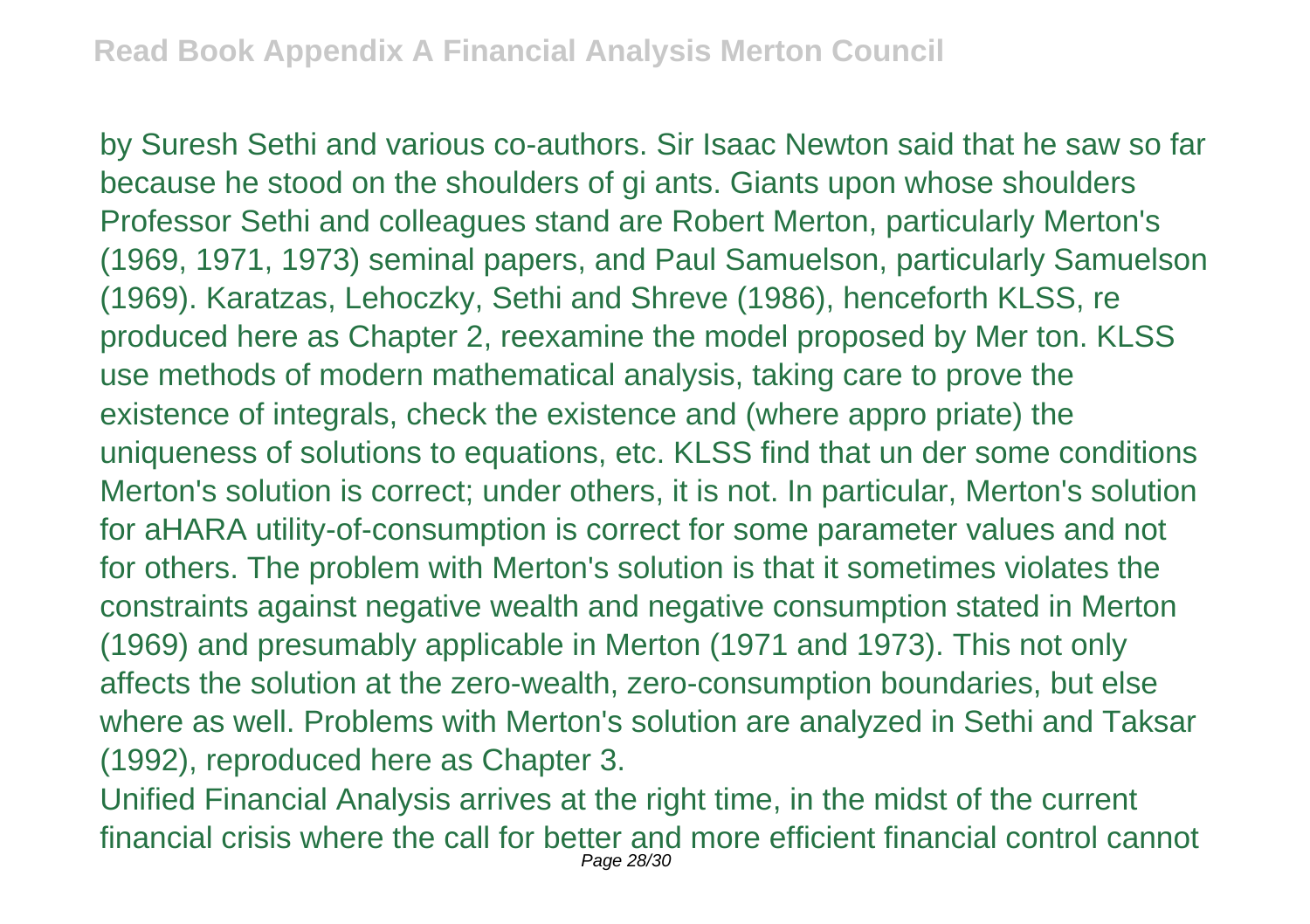be overstated. The book argues that from a technical perspective, there is no need for more, but for better and more efficiently organized information. The title demonstrates that it is possible with a single but well organized set of information and algorithms to derive all types of financial analysis. This reaches far beyond classical risk and return or profitability management, spanning all risk categories, all valuation techniques (local GAAP, IFRS, full mark-to-market and so on) and static, historic and dynamic analysis, just to name the most important dimensions. The dedication of a complete section to dynamic analysis, which is based on a going concern view, is unique, contrasting with the static, liquidationbased view prevalent today in banks. The commonly applied arbitrage-free paradigm, which is too narrow, is expanded to real world market models. The title starts with a brief history of the evolution of financial analysis to create the current industry structure, with the organisation of many banks following a strict silo structure, and finishes with suggestions for the way forward from the current financial turmoil. Throughout the book, the authors advocate the adoption of a 'unified financial language' that could also be the basis for a new regulatory approach. They argue that such a language is indispensable, if the next regulatory wave – which is surely to come – should not end in an expensive regulatory chaos. Unified Financial Analysis will be of value to CEOs and CFOs Page 29/30